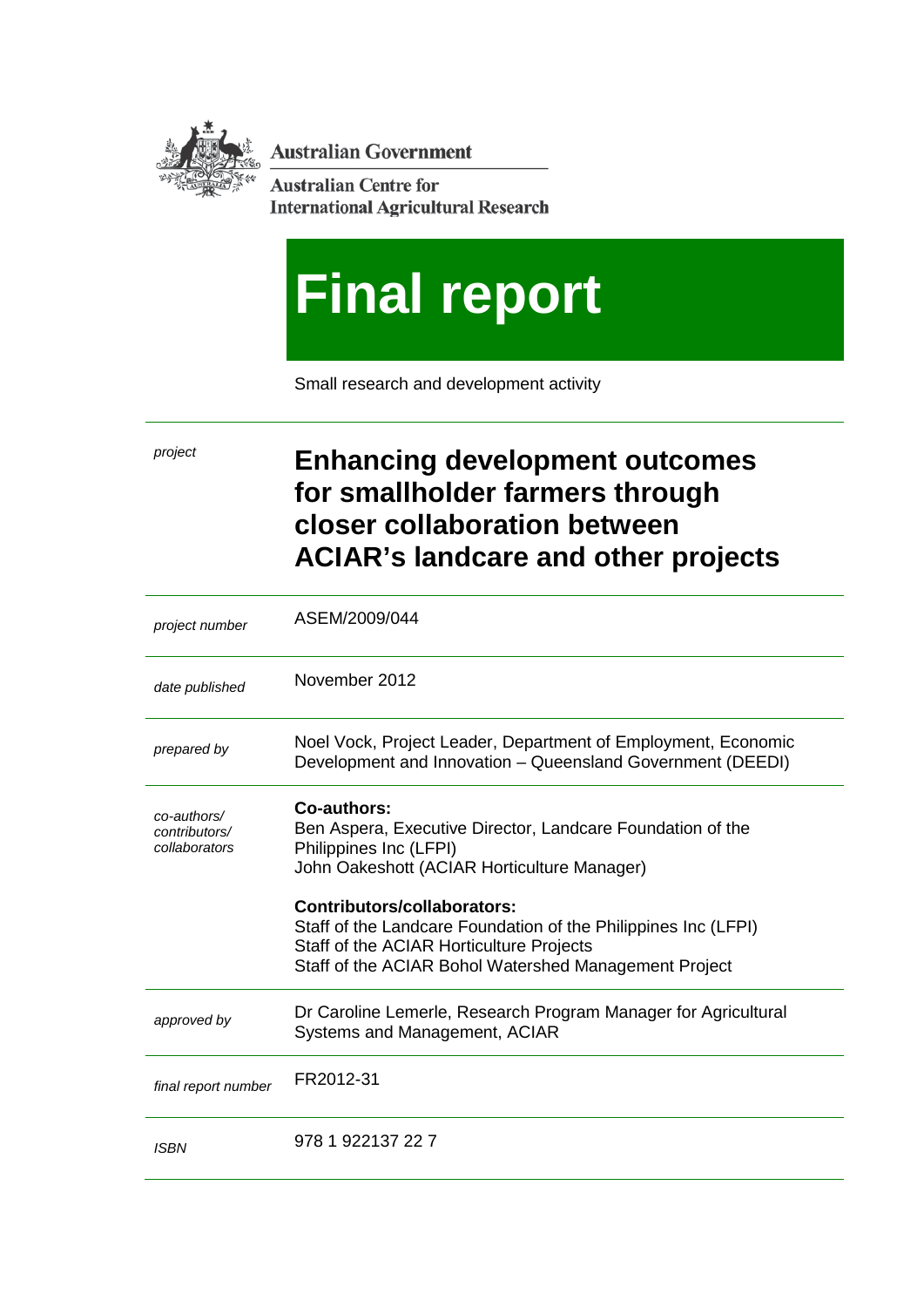| published by | ACIAR               |
|--------------|---------------------|
|              | <b>GPO Box 1571</b> |
|              | Canberra ACT 2601   |
|              | Australia           |

This publication is published by ACIAR ABN 34 864 955 427. Care is taken to ensure the accuracy of the information contained in this publication. However ACIAR cannot accept responsibility for the accuracy or completeness of the information or opinions contained in the publication. You should make your own enquiries before making decisions concerning your interests.

© Australian Centre for International Agricultural Research (ACIAR) 2012 - This work is copyright. Apart from any use as permitted under the *Copyright Act 1968*, no part may be reproduced by any process without prior written permission from ACIAR, GPO Box 1571, Canberra ACT 2601, Australia, aciar@aciar.gov.au.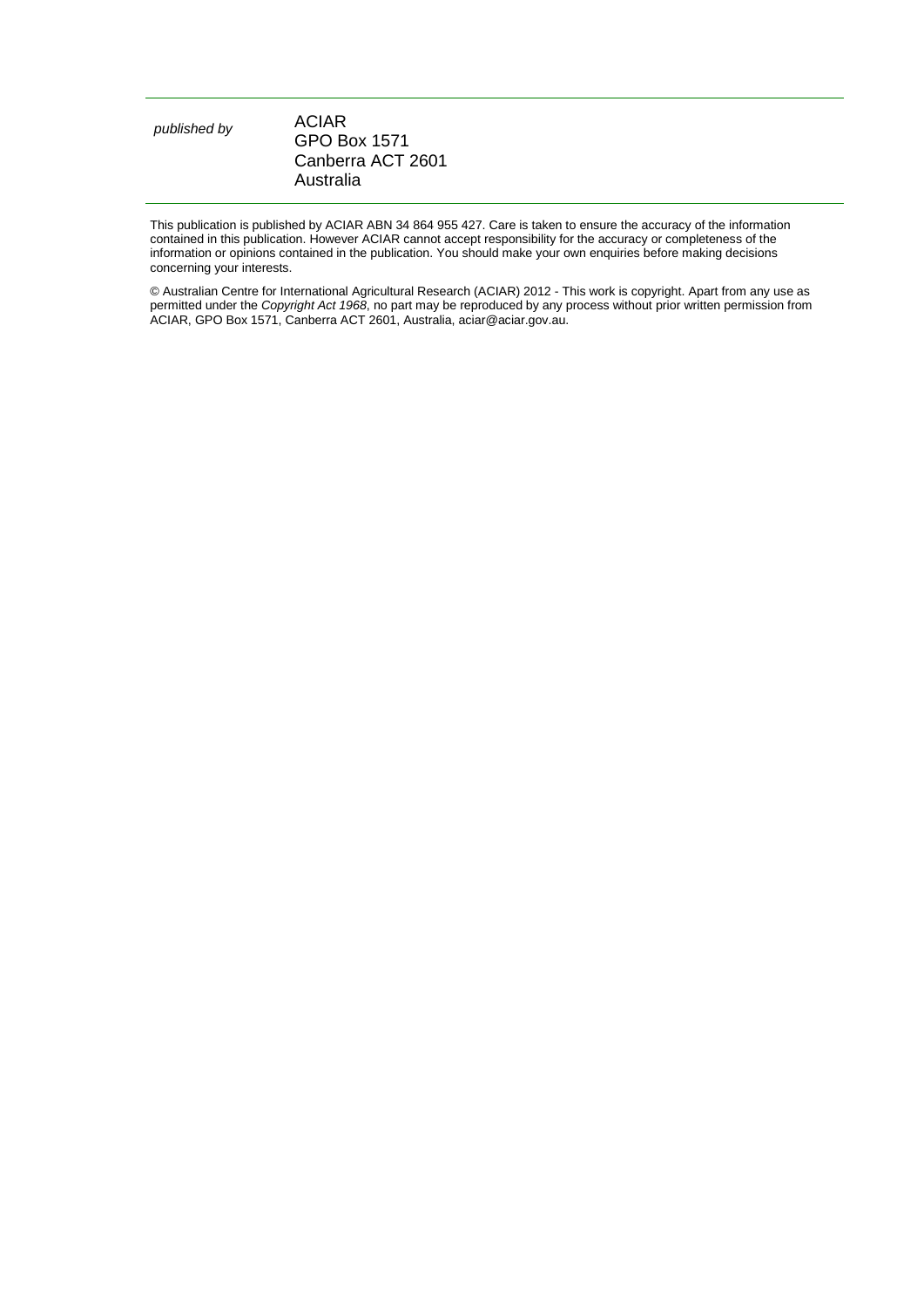# **Contents**

| 1                |                                                                                      |  |  |
|------------------|--------------------------------------------------------------------------------------|--|--|
| $\mathbf{2}$     |                                                                                      |  |  |
| 3                |                                                                                      |  |  |
| $\boldsymbol{4}$ |                                                                                      |  |  |
| 4.1              |                                                                                      |  |  |
| 4.2              |                                                                                      |  |  |
| 5                |                                                                                      |  |  |
| 6                |                                                                                      |  |  |
| 6.1              | Activity 1: Development of the Landcare Coordinators Network (LCN)15                 |  |  |
| 6.2              |                                                                                      |  |  |
| 6.3              | Activity 3: Formation of the Lantapan Technical Coordinating Committee16             |  |  |
| 6.4              | Activities 4 and 6: Connection of the Lantapan and Ned vegetable clusters 17         |  |  |
| 6.5              |                                                                                      |  |  |
| 6.6              | Activity 7: Clarification of needs of the PILAR DAM Program in Pilar, Bohol. 18      |  |  |
| 6.7              | Activities 8 and 9: Clarification of needs of farmer clusters in Masonoy and Baryong |  |  |
| 6.8              | Activity 10: Review of programs in existing landcare scaling-up sites19              |  |  |
| 6.9              | Activity 11: Development of networking program between LFPI and the Philippines      |  |  |
| 6.10             | Activity 12: Business assessment of technical support roles for ACIAR projects 21    |  |  |
| 6.11             | Activity 13: Development of networking program between LFPI and ACIAR soil and       |  |  |
|                  |                                                                                      |  |  |
| $\overline{7}$   |                                                                                      |  |  |
| 7.1              |                                                                                      |  |  |
| 7.2              |                                                                                      |  |  |
| 7.3              |                                                                                      |  |  |
| 7.4              |                                                                                      |  |  |
| 8                |                                                                                      |  |  |
| 8.1              |                                                                                      |  |  |
| 8.2              |                                                                                      |  |  |
| 9                |                                                                                      |  |  |
| 9.1              |                                                                                      |  |  |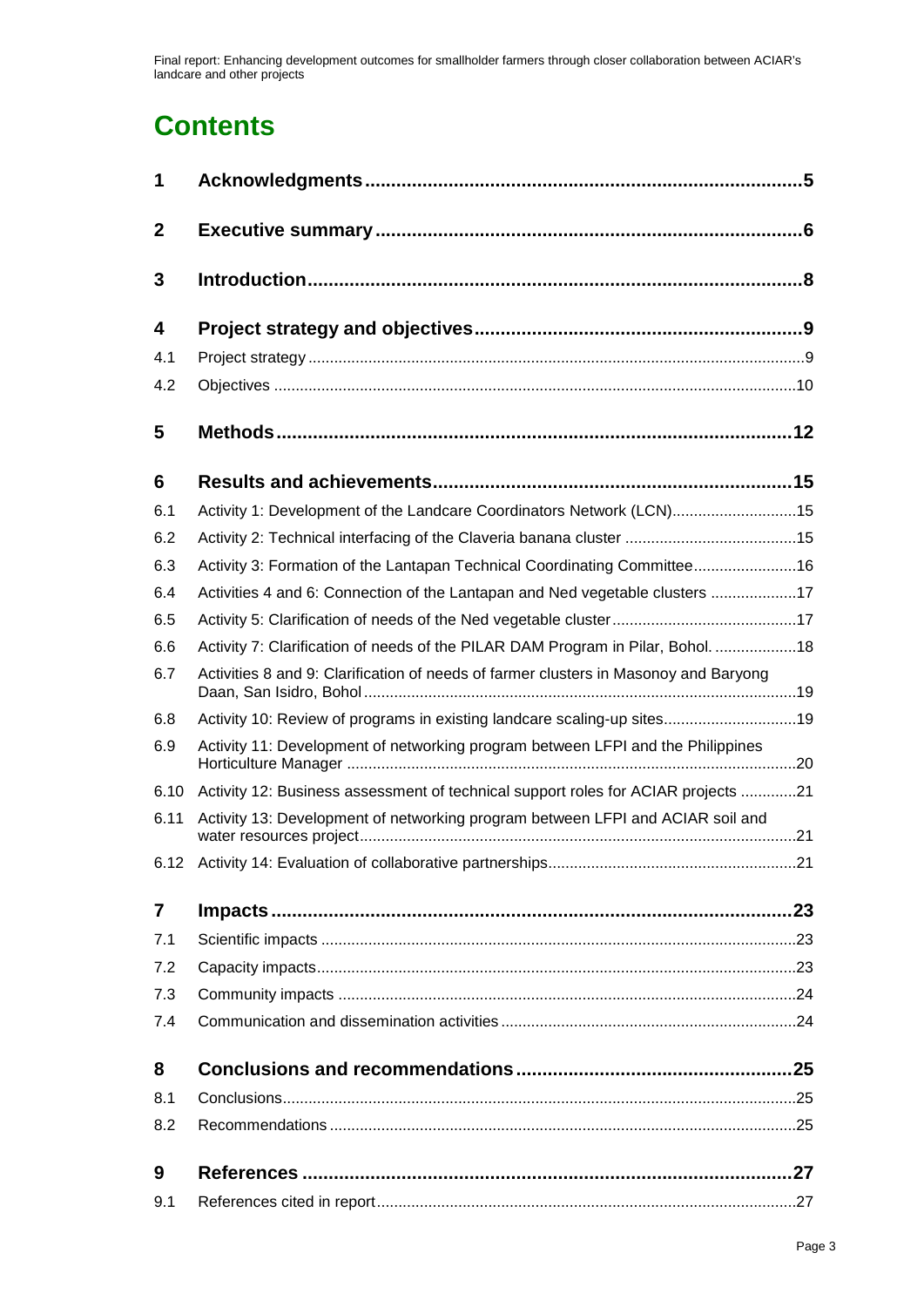|--|--|--|--|--|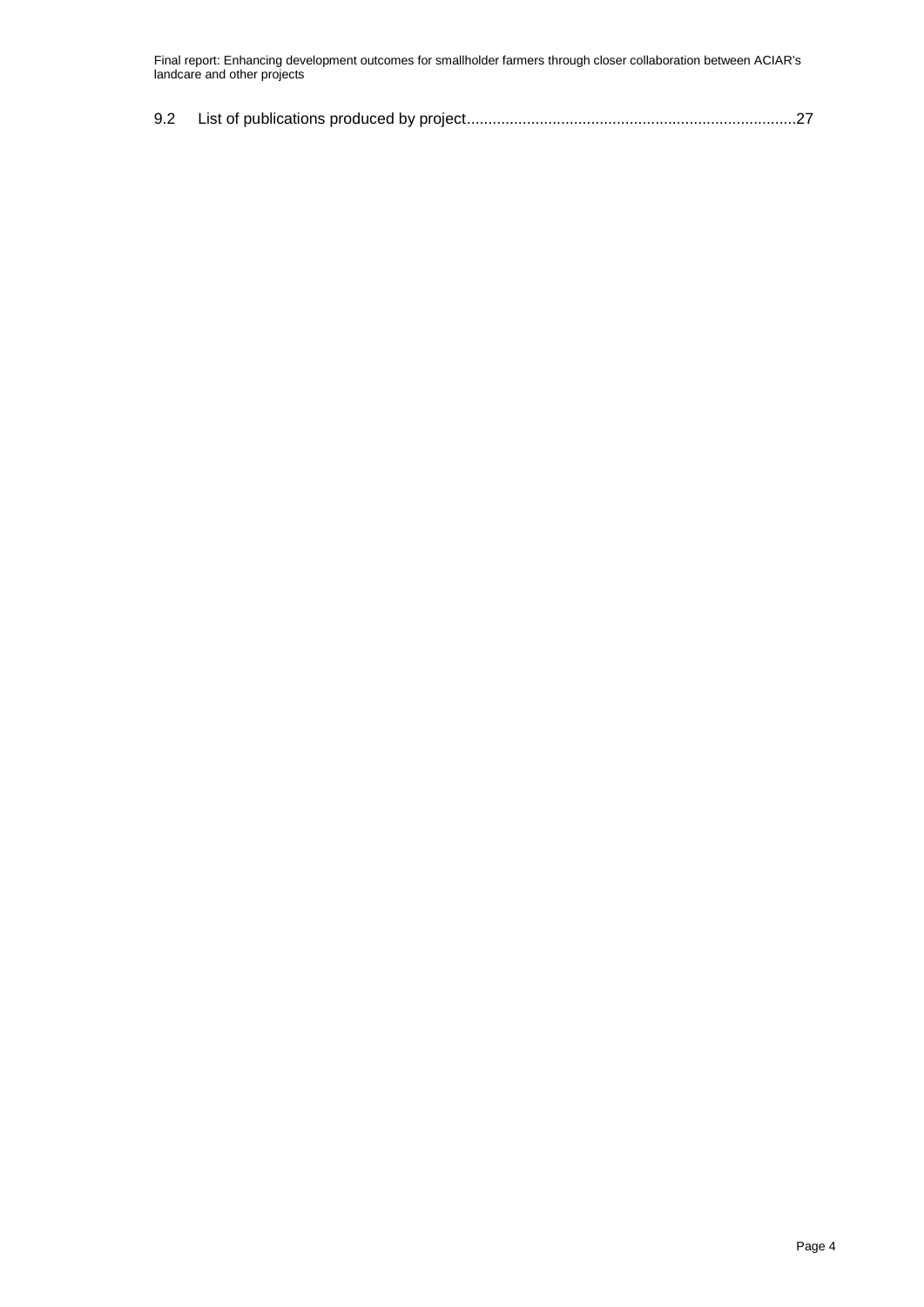# <span id="page-4-0"></span>**1 Acknowledgments**

The Project Leader would like to sincerely thank the following people for their excellent contributions to the project:

- John Oakeshott (Philippines Horticulture Manager) for facilitating many of the linkages between the Landcare Foundation of the Philippines (LFPI) team and the ACIAR Horticulture Project, providing support for involvement of the LFPI team in Horticulture Project annual workshops, and providing advice and mentoring to the LFPI team;
- LFPI staff Ben-Errol Aspera, Lyndon Arbes, Lorena Loma, Felipe Turnos, Edwin Sardido, Roy Joseph Balane, Evy Elago, Nic Paday, Emily Garcia, Maricynth Pabua and Rose Dilag for the enthusiasm shown in pursuing the objectives of the project, and support provided to the Project Leader;
- David Hall and Irene Kernot (Australian ACIAR Horticulture Project Team Leaders) for encouragement of the LFPI team in a range of project activities, including collaborative team workshops;
- Various staff of the ACIAR Horticulture Project for supporting the LFPI team in collaborative activities and providing technical advice. Particular thanks to Mike Hughes, Peter Treverrow and Nandita Pathania for facilitating and supporting the involvement of Felipe Turnos in a study tour to Vietnam to study potato aeroponic technologies;
- Dr Caroline Lemerle, Dr Gamini Keerthisinghe and Les Baxter (ACIAR Research Program Managers) for their encouragement and support throughout the project of collaborative activities;
- Michelle Sinn (DEEDI ACIAR Projects Coordinator), Janet Williams (ACIAR Program Support Officer) and Debby Maxfield (DEEDI Extension Projects Support Officer) for efficiently managing contracts, acquittals, collaborator payments, travel bookings and many other services for the commissioned agency and the Project Leader.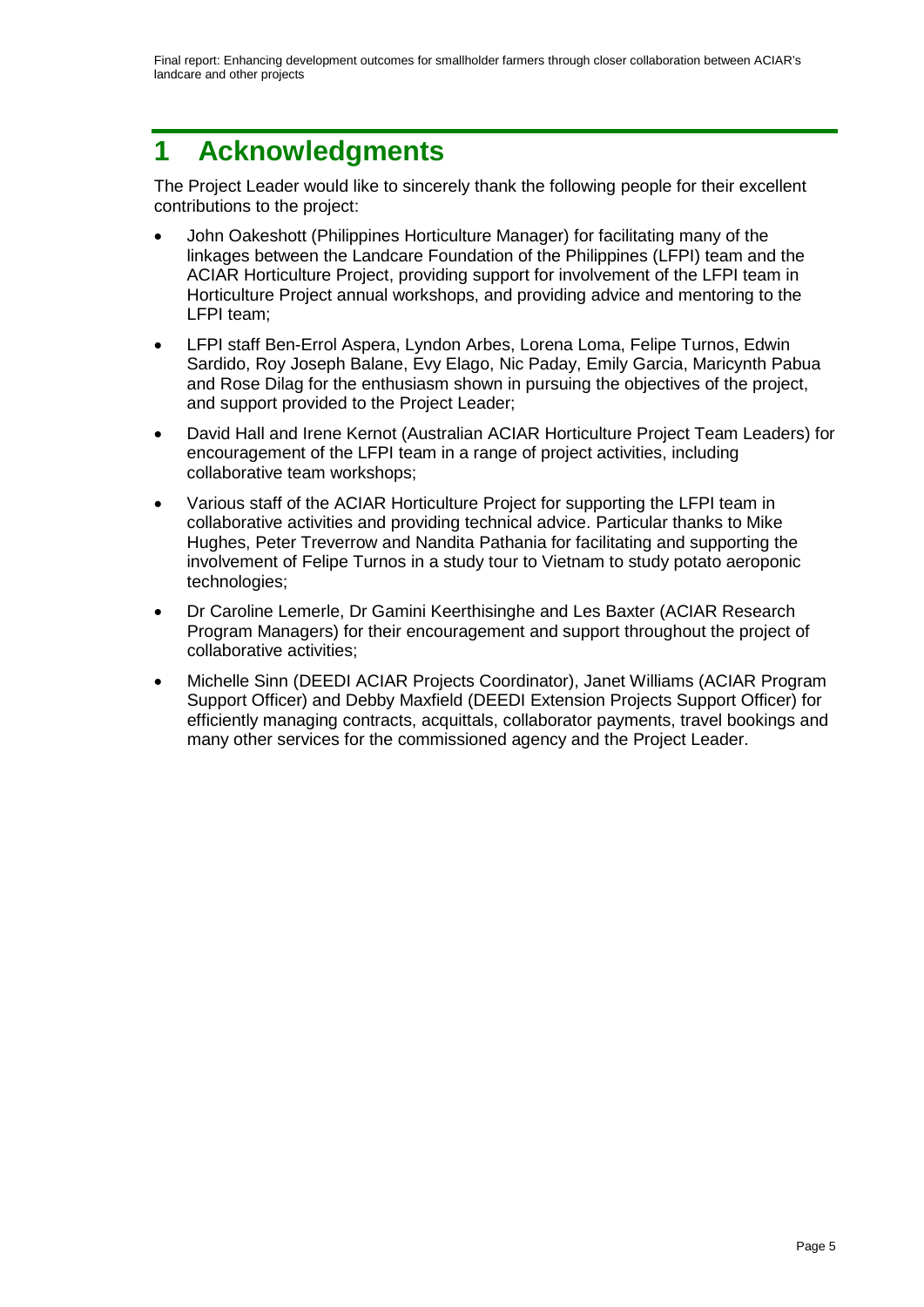## <span id="page-5-0"></span>**2 Executive summary**

Over ten years and three phases of the Philippines-Australia Landcare Project funded by ACIAR, the landcare approach has continued to demonstrate its effectiveness in improving farmer livelihoods at a rate that has rarely been previously observed in the Philippines.

An independent review of the project in 2009 noted that despite its significant success, challenges remained surrounding the institutional foundations, and recommended the provision of operational funds by ACIAR as an incentive for the lead landcare agency – the Landcare Foundation of the Philippines Inc (LFPI) – and its Filipino partners in the landcare program, to take greater control in planning and implementing the landcare effort.

A scoping study commissioned by ACIAR in September 2009, to determine the most appropriate deployment of the additional ACIAR operational funds, recommended ongoing investment in the Landcare Project to help build LFPI's institutional capacity. But it also identified an overlap between the landcare program of LFPI and other current ACIAR projects at landcare sites. As a result, it identified a significant opportunity to improve the collaboration between landcare and these projects to enhance the outcomes and impacts for both, while at the same time supporting LFPI in its ongoing development of leadership of the landcare program. This became the focus of this Small Research Activity (SRA), which was conducted from January 2010 to June 2011.

The objective of the SRA was to implement a program of collaborative activities between LFPI's Landcare Coordinators and ACIAR project personnel to achieve improved livelihoods for landcare farmer at the four landcare project sites.

Major results and impacts included:

- Significant improvement in farmer capacity to apply new technologies such as protected cropping, improved soil health, and better pest and disease management, with a promise of improved future economic returns;
- Continued improvement in the institutional development and marketing performance of market clusters at the four sites as a result of better consolidation and quality management processes, use of micro-financing; and the registration of one cluster as a cooperative;
- Significant improvement in the bridging social capital of farmers through cross-visits to Horticulture Project sites where they were exposed to new ideas and new technologies, and in the process, made direct farmer-to-farmer learning connections. In one case, this was reciprocal with the visited farmers learning about cluster marketing processes and building reciprocal learning networks;
- More effective coordination of technical inputs at project sites through a process of stakeholder meetings, a more proactive involvement of LGU and other local technical staff, and a better system of "farmer-centred" communication amongst partner agencies;
- Orientation to a potential new innovation using aeroponic culture systems to produce disease-free potato seed, with the potential for LFPI to act as a facilitator of farmer and industry consultation, field testing and commercial development;
- Demonstration of a clear need to develop farmer-friendly adaptations of the biofumigation technology to address the relatively low rate of adoption amongst smaller-scale farmers;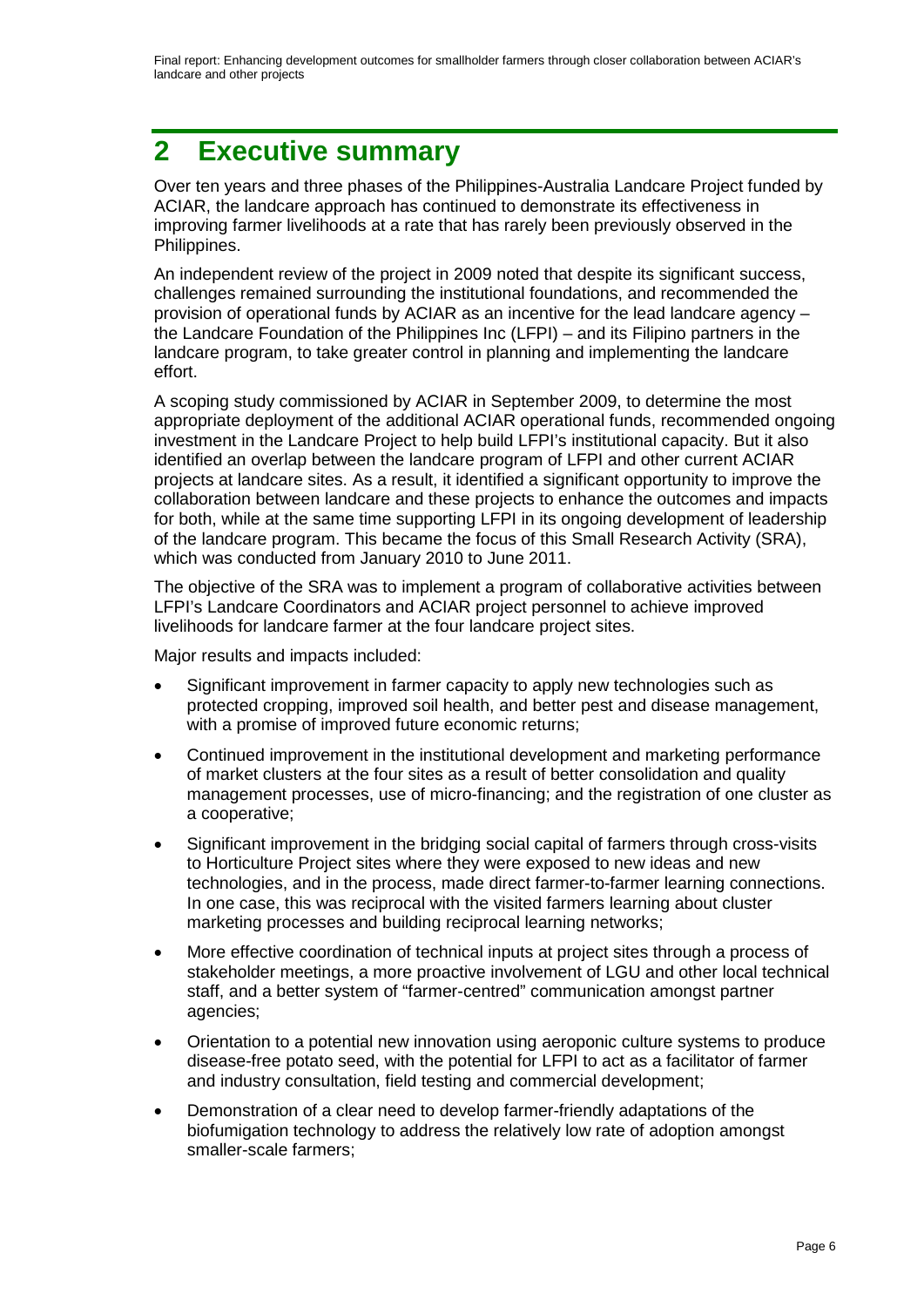- Significant improvement in LFPI's institutional resilience, as a result of better coordination of its services to clients, improved technical capacity to service clients, and the forging of new partnerships at a national level. A particular case was the role of LFPI as one of four national partners in the implementation of the large ACDI/VOCA CoCoPAL Project, which significantly improved its national profile and reputation;
- Demonstration of the potential for improving extension capacity through a more planned and transparent process of group training using the shared expertise of LFPI and Horticulture Project personnel.

The report concludes with three recommendations on continuing the research on aeroponics and biofumigation adoption, continuing the support for LFPI's institutional development through ongoing mentoring, and promoting LFPI's capacity as a potential funded partner in future ACIAR projects to provide much-needed research and extension skills in the fields of community engagement, research consultation, research planning and extension delivery.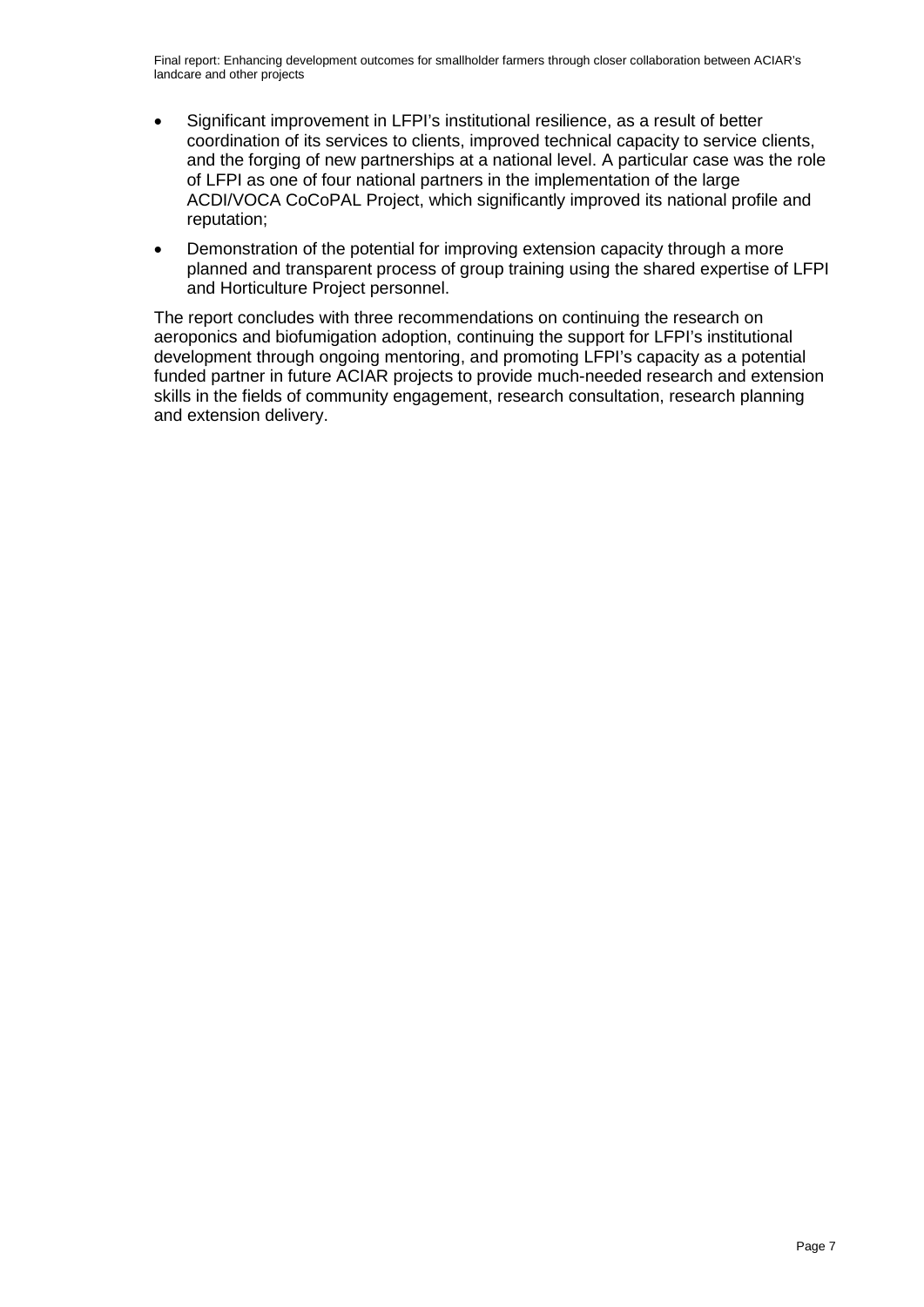# <span id="page-7-0"></span>**3 Introduction**

Across a period of ten years, and three phases of the Philippines-Australia Landcare Project funded by ACIAR, the landcare approach has continued to demonstrate its effectiveness in enhancing farmer capacity, changing farming practices and improving farmer livelihoods at a rate that has rarely been previously observed in the Philippines. The evidence supporting this assessment is embodied in a number of project research reports and published working papers.

An independent review of the third phase of the project in May 2009 noted that despite the significant success of the project, challenges remained surrounding the institutional foundations needed to sustain landcare. These challenges were establishing a more realistic and affordable organisational model for LFPI as landcare lead agency, and taking a more realistic short term approach to the "national" development of landcare through strengthening the regional programs and enhancing the alliance between active landcare partners. The review recommended a range of immediate organisational refinements for the landcare lead agency – the Landcare Foundation of the Philippines Inc (LFPI) – and the provision of operational funds by ACIAR as an incentive for LFPI and the Filipino partners in the landcare program to take greater control in planning and implementing these efforts.

A scoping study commissioned by ACIAR in September 2009, to determine the most appropriate deployment of additional ACIAR operational funds for landcare, found the landcare programs at the four current core sites to be robust and operating effectively, with high levels of farmer and local partner involvement and ownership, and that LFPI was making significant progress organisationally in re-positioning itself to take on the challenges of leading the landcare program. However, it also found that LFPI was insecure in terms of its staffing and funding base, and as a result, its continued leadership of landcare development was under significant threat. Because of the overlap between the landcare program of LFPI and other current ACIAR projects at current landcare sites, the scoping mission identified a significant opportunity to both improve the collaboration between landcare and the projects to enhance the outcomes and impacts for both, while at the same time supporting LFPI in its ongoing development of leadership of the landcare program in the southern Philippines. This was the focus of this Small Research Activity (SRA), which was scheduled from January 2010 to June 2011.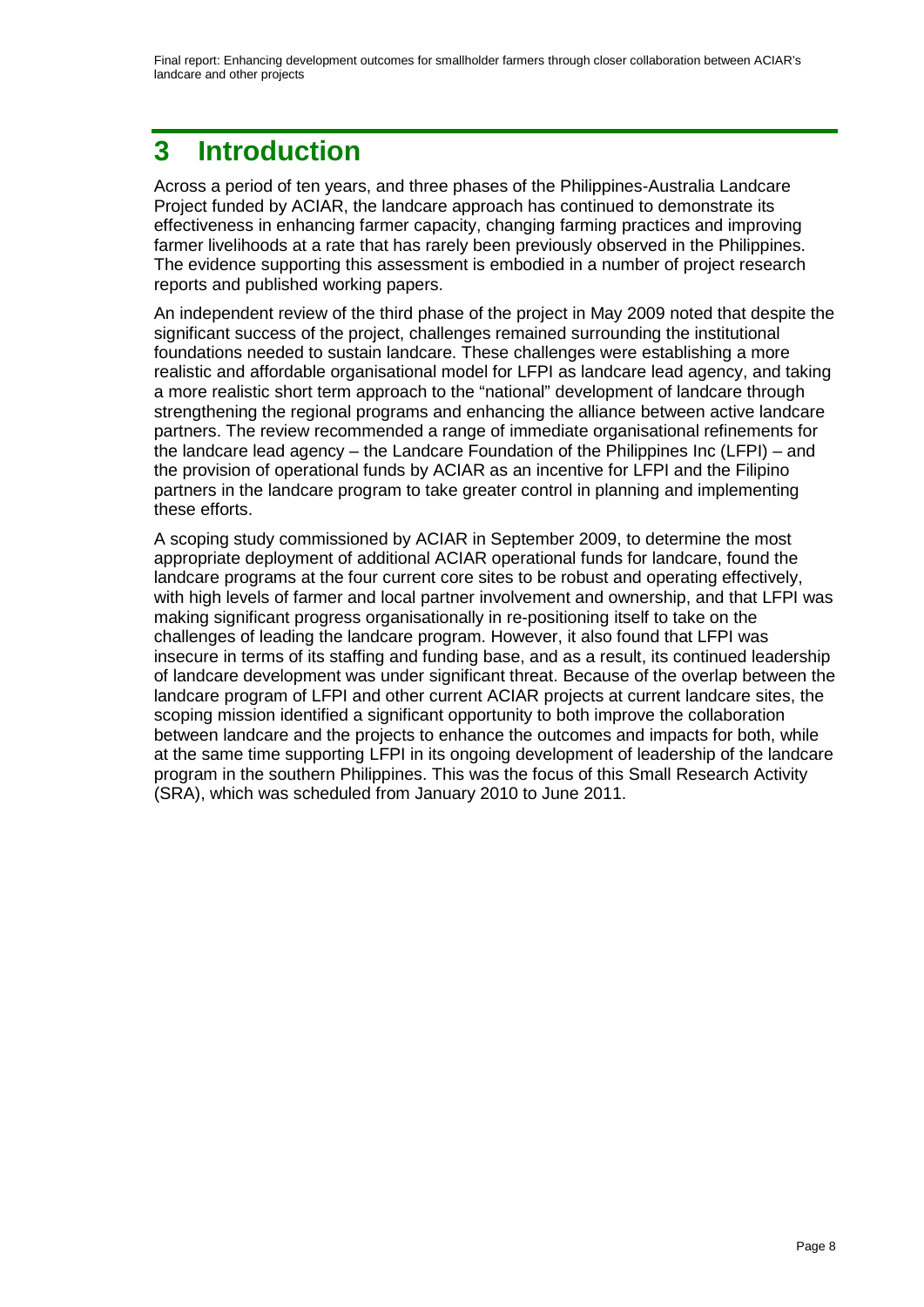# <span id="page-8-0"></span>**4 Project strategy and objectives**

## <span id="page-8-1"></span>**4.1 Project strategy**

The strategy of the SRA was a development strategy involving the deployment of existing Landcare Coordinators employed by LFPI at the four landcare sites in a planned program of collaborative activities with personnel from other current and overlapping ACIAR projects. The SRA complemented an extension to the existing Philippines-Australia landcare project (ASEM/2002/051) as part of a package aimed at creating a more sustainable platform for landcare by the end of the SRA. As such, this report should be read in conjunction with the Final Report of ASEM/2002/051 (ACIAR, 2012 – see References).

Two components of this package were primarily targeted by the SRA:

- 1. **Landcare programs at the core landcare sites (Claveria, Lantapan, Ned, Bohol) moving ahead strongly with reduced but more targeted ongoing input from LFPI staff**. This meant the programs continuing to have strong ownership and involvement of farmers, farmer leaders in prominent roles, active involvement of LGU staff, LGU funding support, and active local partnerships with other appropriate stakeholders (for example technical service providers, NGOs and private companies);
- 2. **Robust operational partnerships in place between personnel of LFPI and personnel of project partners involved in the following ACIAR projects:**
	- HORT/2007/066 Enhanced profitability of selected vegetable value chains in the southern Philippines and Australia (hereafter referred to as the Vegetable Project);
	- HORT/2007/067 Improved domestic profitability and export competitiveness of selected fruit value chains in the southern Philippines (hereafter referred to as the Fruit Project);
	- SMCN/2004/078 Evaluation and adoption of improved farming practices on soil and water resources, Bohol Island, the Philippines (hereafter referred to as the Watershed Project).

This meant not only LFPI Landcare Coordinators being able to better access technical support and innovations emerging from the ACIAR research, but also ACIAR project personnel being able to better utilise the landcare networks for training and transfer of information developed from their research.

The SRA was designed to build on the strengths of both LFPI/landcare and the network of the three other ACIAR projects. The strengths that LFPI brought to the table were:

- Landcare as an approach was clearly delivering benefits to farmers including improved economic livelihoods, improved social capital, improved human capacity and more durable partnerships;
- The close working relationship with farmers through landcare groups and landcare marketing clusters provided good local knowledge of farmer issues and constraints, established social capital networks, and strong local partnerships;
- LFPI's service to landcare stakeholders was highly respected and valued and without the many restrictions that often accompany NGO-agency collaboration within the Philippines context;
- LFPI Landcare Coordinators were highly respected not only for their professional and technical skills, but also for their personal commitment to maintaining the principles and ideals of the landcare process.

The strengths that the ACIAR projects brought to the table were: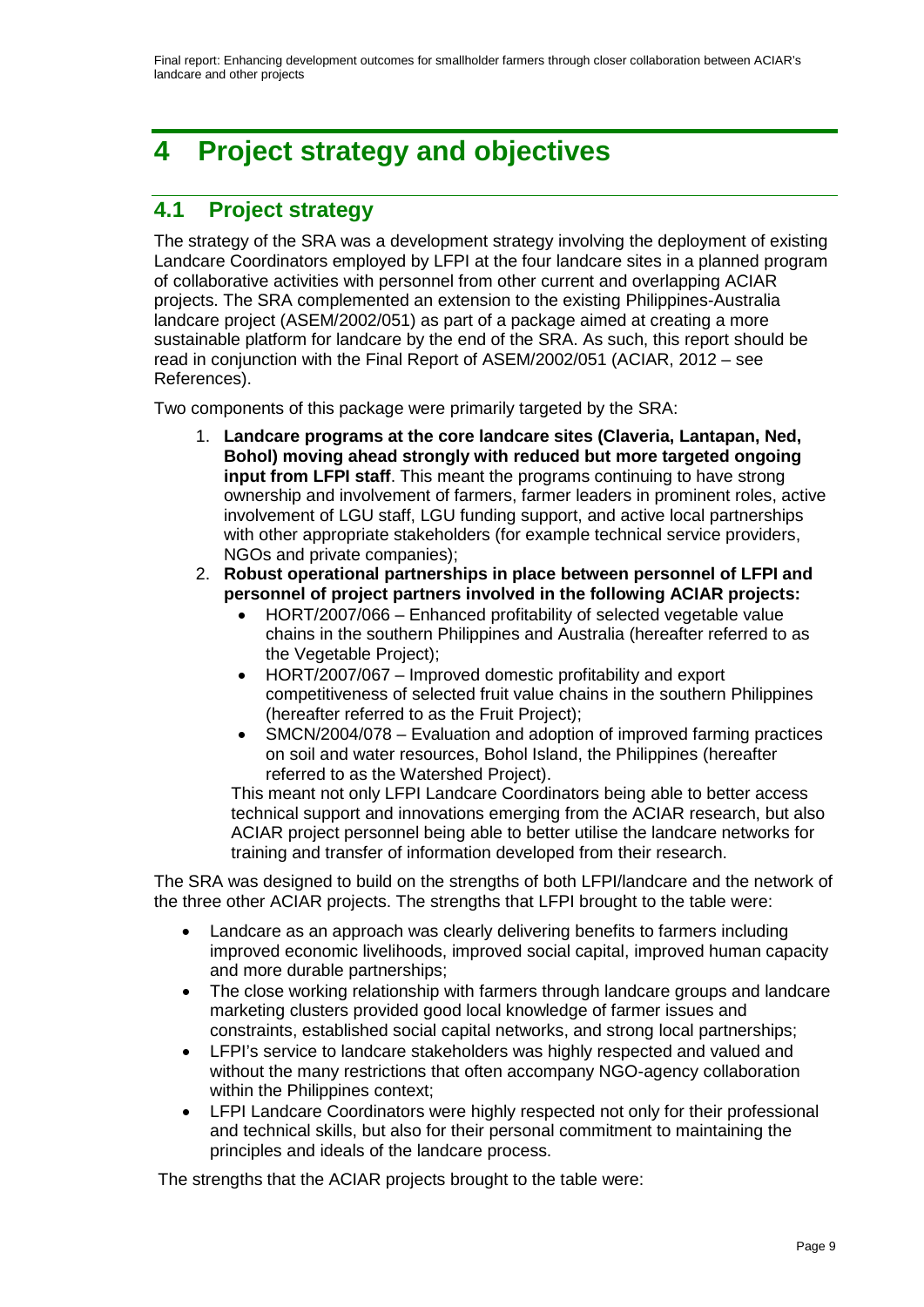- Availability of new research findings of potential benefit to farmers within the landcare groups and landcare marketing clusters;
- Availability of new innovative technologies such as protected cropping systems and integrated pest and disease management systems;
- Availability of specialist technical expertise from the national and international researchers involved in the projects;
- Potential access to new plant varieties and other agronomic inputs.

By building on these strengths, the SRA was designed to service key needs of both groups. These key needs included:

#### *LFPI/landcare*

- Current limitations in continually accessing new technical inputs;
- Difficulty in coordinating technical applications and new technologies across the wide geographic spread of its network of Landcare Coordinators/Facilitators;
- Potential expansion of its current narrow resource base through opportunities provided by fee for service activities for ACIAR projects;
- Potential for more widely promoting and expanding the landcare concept through the interface provided with the wider range of national partner agencies and businesses involved in the ACIAR projects.

#### *ACIAR projects*

- Lack of an effective networking and extension service for farmer training and transfer of information developed within the ACIAR projects to smallholder farmers;
- Lack of ongoing reinforcement of research outputs through farmer engagement and extension beyond the life of the projects;
- Lack of effective mechanisms for packaging the various research outputs from different programs, components and research organisations into a single integrated extension package at the farmer level;
- Lack of effective mechanisms to extend the research outputs beyond the existing farmer networks of individual research organisations;
- Lack of effective mechanisms for feedback from farmers and other users of the research outputs.

Based on this, the strategy proposed a more robust partnership between the ACIAR projects and LFPI. Initially, the partnership was focused on LFPI working with ACIAR project partners to improve their information transfer to, and stakeholder networking with, small farmer clusters. The proposal was that the partnership would then be developed into a more significant two-way information exchange where feedback from farmers and stakeholders provided valuable input into the future development of ACIAR programs in the southern Philippines.

An important part of this process was the closer and more purposeful direct engagement between LFPI and the Philippines Horticulture Manager, Mr John Oakeshott. To this end, the Executive Director of LFPI, Mr Ben Aspera, was given primary leadership of the project, with guidance and mentoring as required from the Australian Project Leader, Mr Noel Vock.

#### <span id="page-9-0"></span>**4.2 Objectives**

The broad aim of the SRA was to improve the livelihoods of smallholder farmers at the four landcare sites through better connecting them with research outputs and other technical expertise from the ACIAR projects HORT/2007/066, HORT/2007/067 and SMCN/2004/078. This was designed to enhance the ongoing impact of landcare as an extension concept and enhance the adoption and impact of research outputs from the ACIAR projects.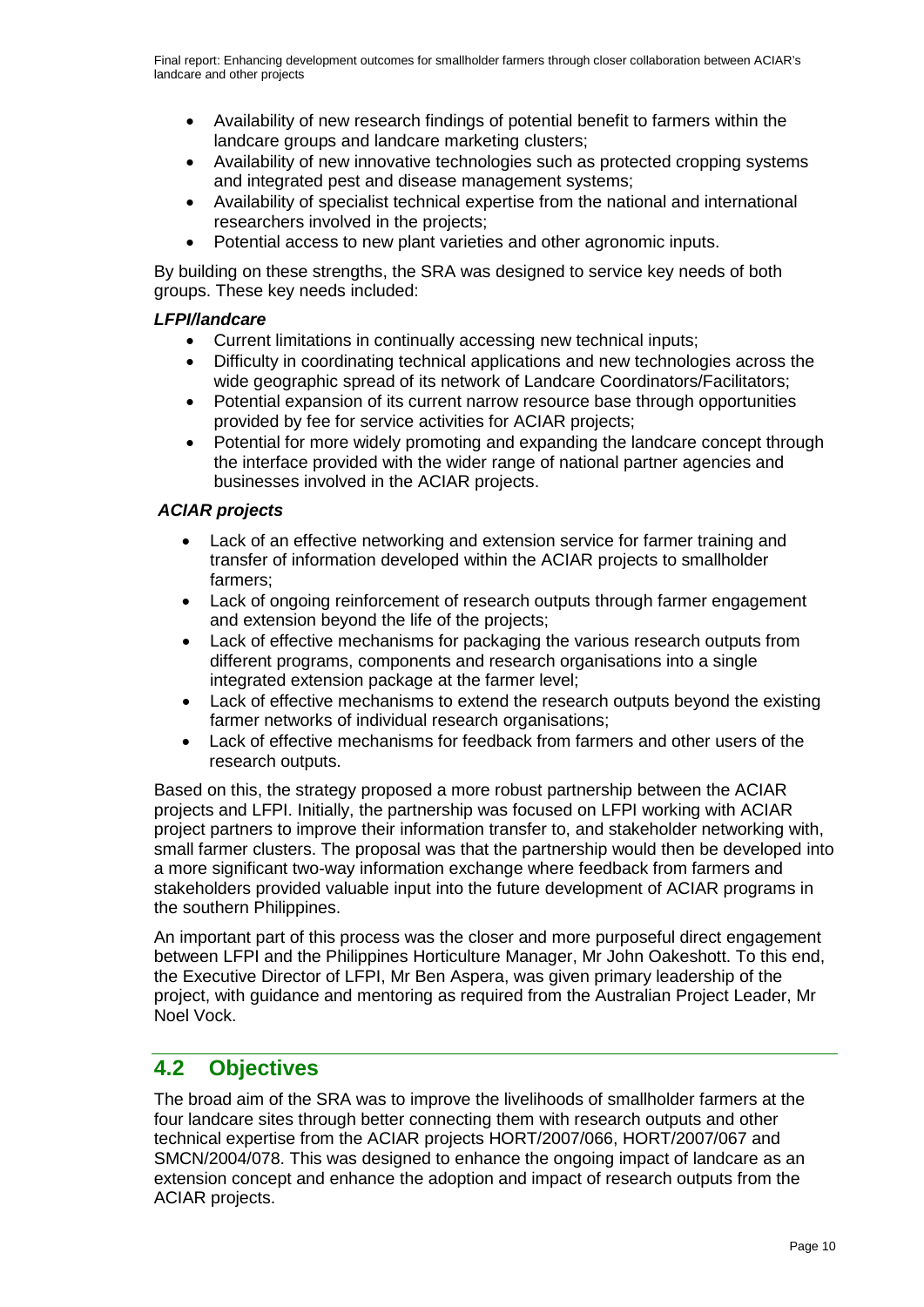The key objective of the SRA was to implement a program of collaborative activities between LFPI's Landcare Coordinators and ACIAR project personnel to achieve the above aim.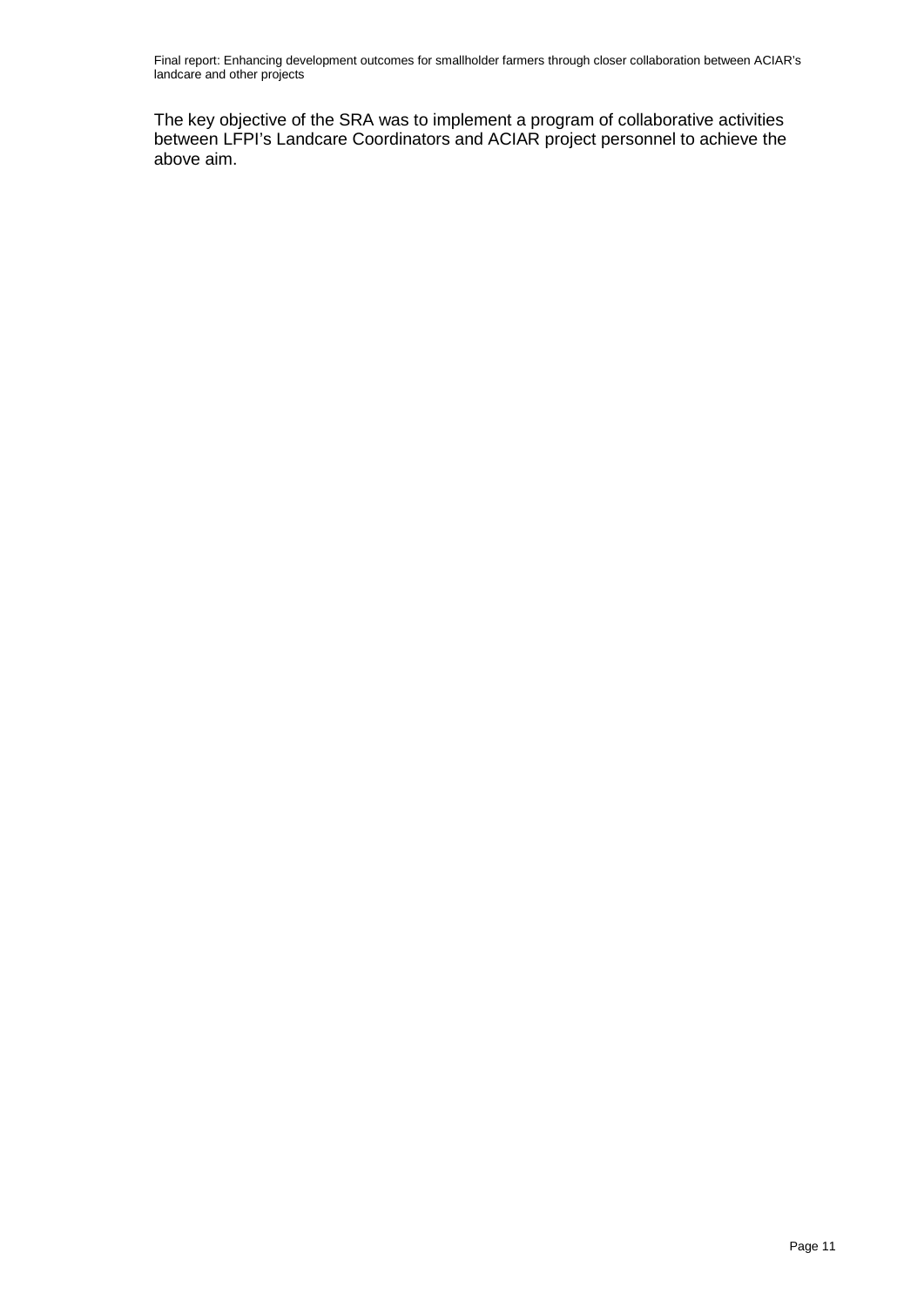## <span id="page-11-0"></span>**5 Methods**

Fourteen activities were proposed for the 18-month period of the SRA:

**Activity 1:** Develop a formal Landcare Coordinators Network (LCN), consisting initially of LFPI Regional Landcare Coordinators/Facilitators from the four landcare sites, and develop an action plan to improve the collective coordination of research inputs to the sites and the sharing of knowledge and experience. It was proposed that the LCN would then meet at no more than six monthly intervals to review progress and review the action plan. The key output of the LCN was to be the consolidation and sharing of technical innovations from each site (particularly the ones from the ACIAR vegetable project and the ACIAR watershed project). Where appropriate, the LCN meetings were to be timed to coincide with visits from Australian researchers

**Activity 2:** At the Claveria site, through the technical innovation consolidation and sharing process of the LCN, interface the banana cluster more effectively with the technical innovations and personnel from the C1 and C4 components of the vegetable project. This was to be achieved by the Claveria Landcare Coordinator convening a special meeting of partner agency personnel and cluster leaders to clarify needs and expectations and produce a 12-month action plan. The meeting was designed to identify needs and opportunities for connection of the cluster with market research emerging from the vegetable project Component C4 and soil nutrient management technology emerging from vegetable project Component C1. The Landcare Coordinator was to re-convene the group at 12-monthly intervals to review progress and the action plan.

**Activity 3:** At the Lantapan site, facilitate the formation of a local Technical Coordinating Committee, representing key personnel from the C1, C3 and C4 Components of the vegetable project, LFPI, the LGU and major technical service agencies, to better service the needs of the vegetable clusters. Although the clusters had been previously involved with personnel and technologies from Components C1, C3 and C4 of the vegetable project, there appeared to be some need for this to be better coordinated and managed at the local level to help improve relevance and efficiency. This had been suggested to the scoping mission by local stakeholders. The formation and operation of the Committee was to be facilitated by the Lantapan Landcare Coordinator. It was envisaged that the Committee would meet at regular intervals as required throughout the year to plan the most effective match between the needs of the clusters and the technical inputs of the various partners, particularly the personnel from the C1, C3 and C4 Components of the vegetable project. The Committee would also be used to provide an effective forum for UP Mindanao UPSTREAM to debate with partner agencies the selection of new marketing clusters to be developed within Lantapan under Component C4 of the vegetable project, and to provide ongoing advice on the rollout of the agroenterprise process.

**Activity 4:** At the Lantapan site, through the LCN, connect the vegetable clusters with experiences and learnings from other sites, particularly the Ned vegetable cluster, to improve farmer to farmer learning and exchange. The scoping mission had formed the view that the Lantapan clusters had some significant ongoing sweet pepper production problems related to pests and diseases, some of which it was anticipated could have been resolved by the Ned group. The process was for the Lantapan and Ned Landcare Coordinators to facilitate a process of interchange between the Lantapan and Ned vegetable clusters to promote direct farmer to farmer sharing. This was to involve farmer cross visits and/or a shared group interaction with researchers from the vegetable project.

**Activity 5:** At the Ned site, convene a special meeting of all local landcare stakeholders (including the three levels of the LGU, NLCA, key personnel from the C3 and C4 Components of the vegetable project, and other local landcare partners) to clarify the needs of the NLCA cluster and broader membership and to clarify the expectations of each agency including LFPI. This was to be achieved by the Ned Landcare Coordinator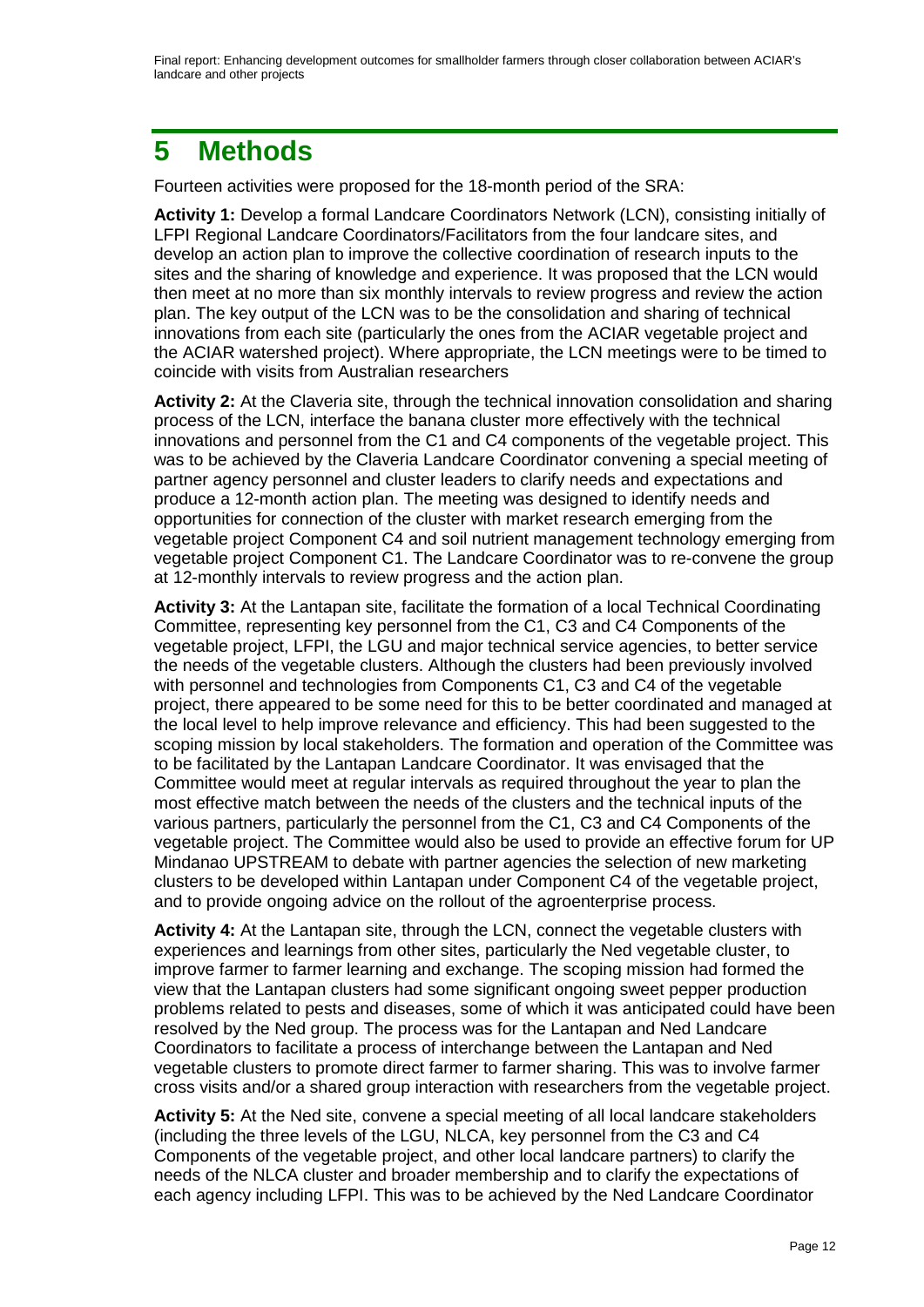conducting a special meeting of local landcare stakeholders including partner agency personnel, personnel from the C3 and C4 Components of the vegetable project and cluster leaders, to clarify needs and expectations and produce a 12-month action plan. The first meeting of the Committee was also to be used as an opportunity to clarify expectations of each partner agency with respect to the cluster and the broader landcare movement within the Ned Barangay. The Landcare Coordinator was to re-convene the group at 12-monthly intervals to review progress and the action plan.

**Activity 6 (in collaboration with Activity 4):** At the Ned site, through the LCN, connect the vegetable cluster with experiences and learnings from other sites, particularly the Lantapan cluster, to improve farmer to farmer learning and exchange and interaction with the vegetable research program. For more detail, see Activity 4.

**Activity 7:** At the Bohol site, convene a special meeting in Pilar of Pilar LGU officials, BEMO and other major Pilar stakeholders (including ICRAF as implementers of the ACIAR watershed project) to clarify the PILAR DAM needs and the expectations of the various stakeholders. This was to be achieved by the Bohol Landcare Coordinator conducting a special meeting of local Pilar landcare stakeholders to clarify the LGU PILAR DAM needs and the expectations of the various stakeholders, and produce a 12-month action plan. The Landcare Coordinator was to re-convene the group at 12-monthly intervals to review progress and the action plan.

**Activity 8:** At the Bohol site, convene a special meeting of the Masonoy and Baryong Daan farmer leaders with barangay and municipal LGU officials, BEMO and other major stakeholders (including ICRAF as implementers of the ACIAR watershed project) to clarify the cluster needs and the expectations of the various stakeholders. The Pilar MPDC and MAO were to be involved in the meeting to help establish better linkages to outside support. This was to be achieved by the Bohol Landcare Coordinator conducting a special meeting of local Masonoy and Baryong Daan landcare stakeholders (including the Pilar MPDC and MAO) to clarify the needs of the landcare clusters and the expectations of the various stakeholders, and produce a 12-month action plan. In particular, the Landcare Coordinator was to facilitate a direct information exchange between the Masonoy banana cluster and the Claveria banana cluster, as well as an interface between the Baryong Daan copra cluster and personnel from the C4 Component of the vegetable project, where these are deemed appropriate from the stakeholder meetings. In this case, the interchanges were to be implemented via farmer cross-visits to appropriate sites in Northern Mindanao. The Landcare Coordinator was to re-convene the stakeholder groups at 12-monthly intervals to review progress and action plans.

**Activity 9:** At the Bohol site, based on the needs established at the San Isidro special meeting, interface the Baryong Daan copra cluster with technical support from the C4 Component of the vegetable project, either through the LCN or by a cross-visit to a C4 site in Northern Mindanao. See Activity 8.

**Activity 10:** For the existing scaling-up sites in which LFPI has current programs in operation, and where there is overlap between landcare and the vegetable project, (for example, Kapatagan and Tupi), do a more purposeful evaluation of both the rationale for involvement and the outcomes/benefits, and ensure that there is an appropriate coordination of inputs. This was to make sure the rationale for involvement was practicable and the desired outcomes and benefits achievable. This was to be achieved by the Ned Landcare Coordinator convening special meetings of all major stakeholders to more carefully study the rationale for involvement of LFPI including proposed outcomes and benefits. In Kapatagan, where the premise for involvement appeared to be demonstrating the role of landcare in securing livelihoods within a protected area, it was envisaged that a reality check may be required to ensure that outcomes and benefits were in fact feasible. In Tupi, where the premise for involvement appeared to be demonstrating the role of landcare in achieving livelihood improvement in conflict communities, a clear understanding of the outcomes being pursued was necessary. This was particularly important in this case where the project time frame was short, there was not much time to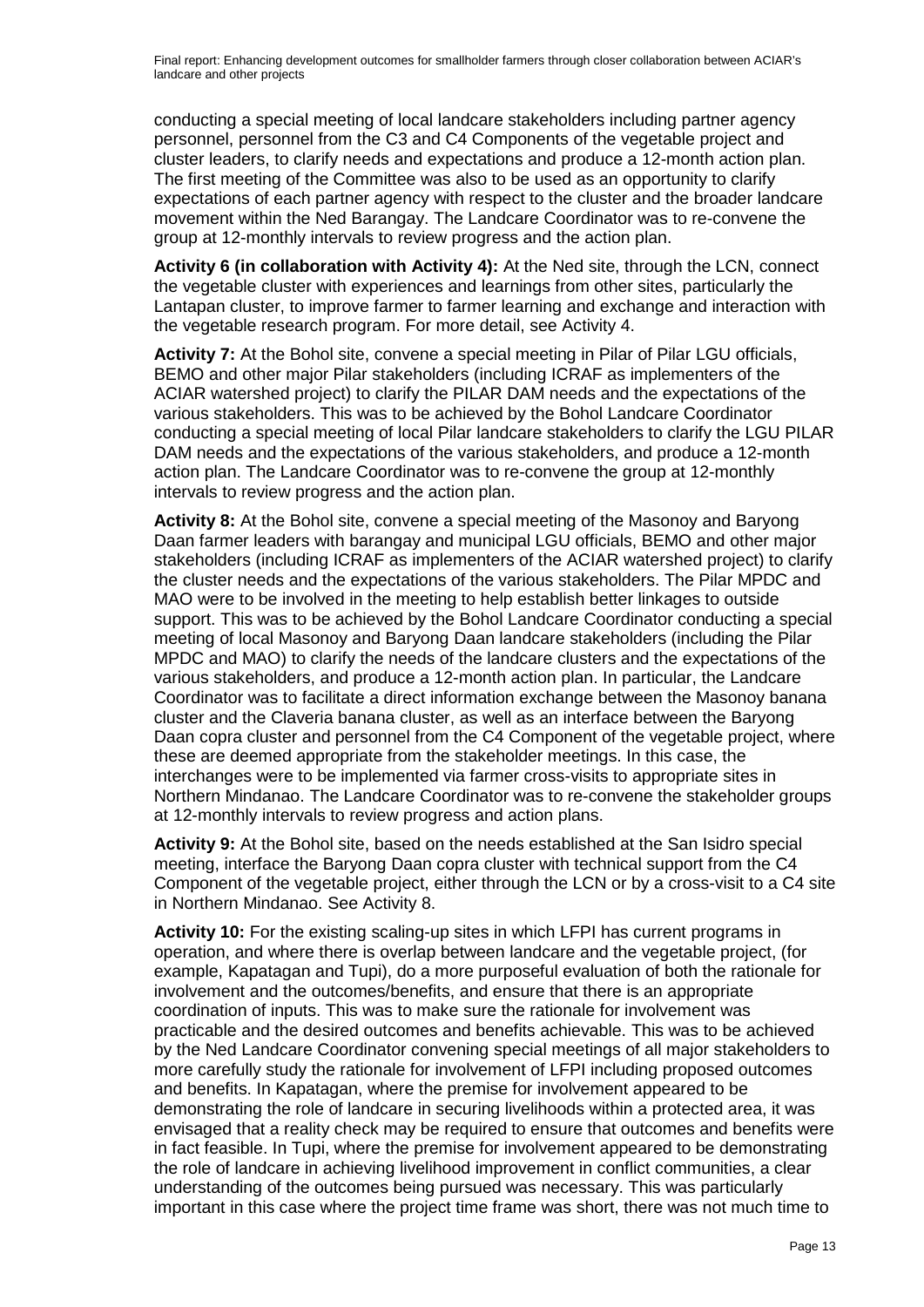build future capacity and support of partners, and there was a focus on partnership building for the future at the expense of immediate operational funds for LFPI. The Coordinator was also to use the special meetings to analyse and improve the coordination of inputs from the project partners as well as to clarify expectations.

**Activity 11:** Develop a networking program to facilitate a more effective engagement with LFPI of the Philippines Horticulture Manager. During the meeting to form the LCN (see Activity 1), it was proposed that LFPI staff in conjunction with the SRA Project Leader and the Philippines Horticulture Manager would develop a shared action plan to ensure effective engagement between LFPI and the horticulture projects (vegetable project; fruit project). This was to focus on activities such as integrating the visits of ACIAR project research personnel with LFPI; inviting LFPI Landcare Coordinators to horticulture project events; inviting LFPI to project component workshops; introducing LFPI staff and management to project component members; assisting LFPI with applications to potential major collaborators such as ACDI/VOCA; linking the LFPI website to the horticulture projects Web2, and perhaps assisting LFPI to adopt Web 2 technologies within their own website; and facilitating the Philippines Horticulture Manager to guide/mentor the LCN, particularly in its activities related to collaboration with ACIAR projects.

**Activity 12:** Through the networking program with the Philippines Horticulture Manager, undertake a business assessment of LFPI potentially undertaking technical support roles for the horticulture projects such as potato seed certification, breeding and selling of beneficial insects, and a soil testing/fertiliser recommendation service. These were envisaged as potential fee for service activities that complemented the LFPI ideology. This was to be achieved during the process outlined in Activity 11.

**Activity 13:** Develop a networking program to facilitate a more effective engagement of research personnel from the watershed project with LFPI. During the Bohol stakeholder meetings outlined in Activities 7 and 8, where personnel from the watershed project would be involved, more effective networking was to be planned and included in the action plans. The networking was to include operational field staff of the project as well as visiting research staff from the Philippines and Australia. This networking was to mirror that proposed in the Mindanao sites with the horticulture projects.

**Activity 14:** Through the LCN and interaction with the Philippines Horticulture Manager, evaluate the partnership every six months to assess its effectiveness and identify areas of improvement. At LCN meetings, it was proposed that the Landcare Coordinators would reevaluate the collaborative partnership in conjunction with the Philippines Horticulture Manager. This was to involve a spot assessment of the benefits to both parties and to the farmer clients.

**Important note:** Most of the above activities, while servicing the needs and objectives of the SRA, were also concurrently servicing other needs and objectives of the Philippines-Australia Landcare Project (ASEM2002/051). As such, this report should be read in conjunction with the Final Report of that project (ACIAR, 2012 – see References).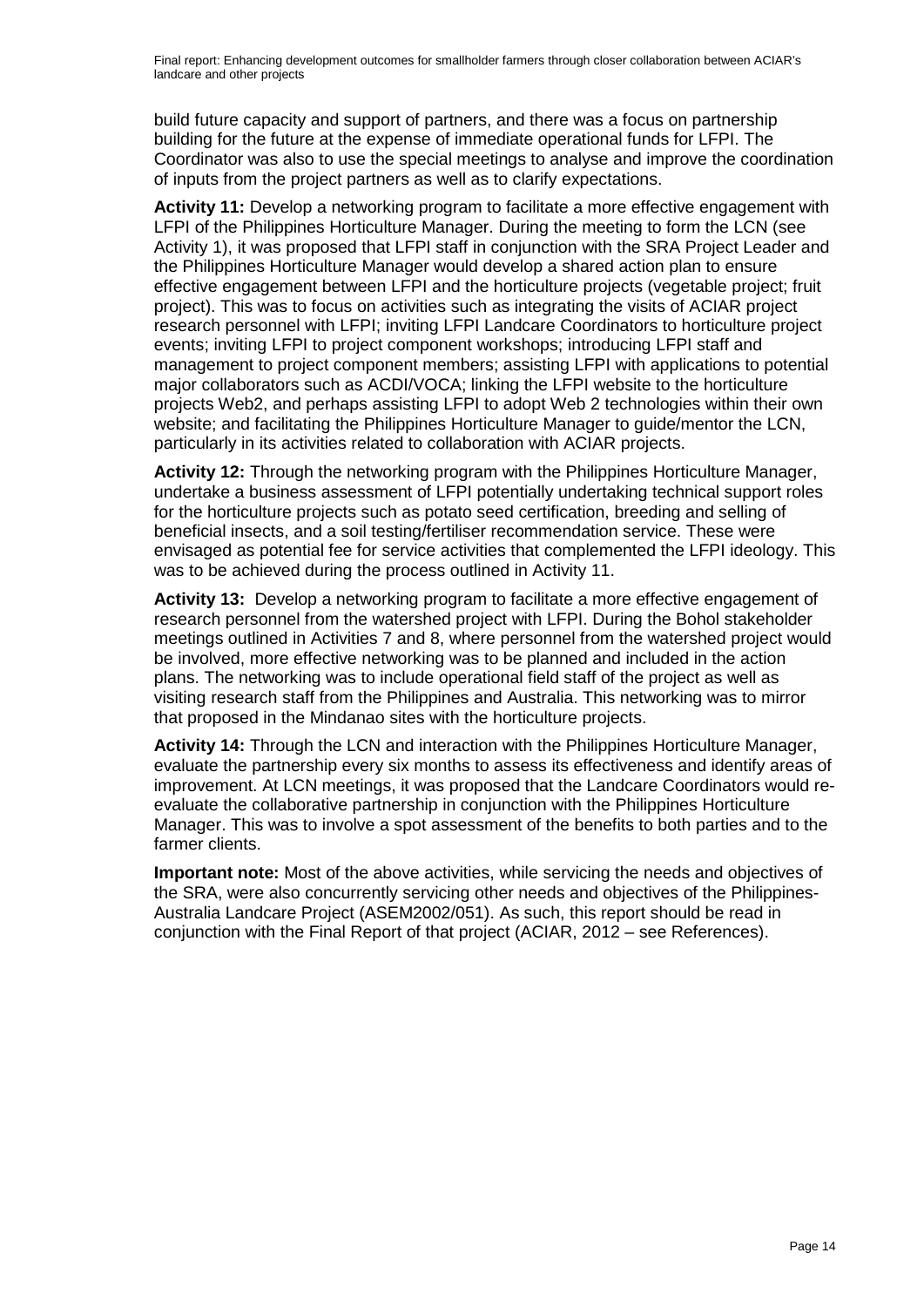# <span id="page-14-0"></span>**6 Results and achievements**

Note that because the main area of concurrent interest and site overlap between the Landcare and Horticulture Projects was in vegetable production systems, the main focus of the partnership activities was in the four components of the vegetable project. This is reflected in the results below. However, a watching brief was kept on the fruit project, for possible benefits to landcare farmers in the component crops of papaya, durian, jackfruit and mango.

#### <span id="page-14-1"></span>**6.1 Activity 1: Development of the Landcare Coordinators Network (LCN)**

During a staff planning meeting in March 2010, attended by the four regional Landcare Coordinators/Facilitators (Claveria, Lantapan, Southern Mindanao, Bohol), the LFPI Executive Director and the Philippines Horticulture Manager, the LCN was initiated and a preliminary action plan developed. The action plan included improved email communication, improved updating and reporting, governance training by the Executive Director, and a proposed program of mentoring for junior Landcare Coordinator/Facilitator staff. The Philippines Horticulture Manager provided an overview of the Horticulture Projects and agreed to implement a system of regular updates of project events, visits of technical specialists and project progress. Importantly, he provided access for LCN members to the Horticulture Project members-only website, including a system where LCN members were able to post photos of crop problems and other queries for input from his project specialists. This was subsequently instrumental in identifying a major fruit fly incursion in sweet pepper crops in the remote Ned site, which was at that time inaccessible to horticulture project personnel.

The LCN action plan was reviewed at subsequent LFPI team meetings held approximately every six months.

In January 2011, other Landcare Facilitators operating outside LFPI were invited to participate in the LCN, at the inaugural meeting of the Philippines Landcare Network (PLN) in Cagayan de Oro. These Landcare Facilitators included some working on other national and international projects, and some working at the LGU level within project sites such as those at Claveria and Lantapan. This enabled a greater sharing of not only new research inputs from the projects but also experiences in a range of extension methodologies.

#### <span id="page-14-2"></span>**6.2 Activity 2: Technical interfacing of the Claveria banana cluster**

The special meeting of partner agency personnel and cluster leaders to clarify the needs and expectations of farmers and partner agencies was held in April 2010 and an action plan for the remainder of the SRA developed. Outcomes of the action plan included:

- Participation of farmers and project staff in a major field day on soil health and nutrition at Claveria in late April 2010. The field day was co-arranged by the C1 component of the vegetable project (managed by ICRAF) and LFPI;
- Greater sharing of the facilitation load for the cluster between LFPI and the Claveria LGU. This resulted in the LGU MAO taking the lead in co-hosting meetings and providing particular technical inputs. It also enabled a greater responsiveness to cluster needs, as demonstrated by the shared facilitation of the provision of start-up marketing capital in lieu of training funds;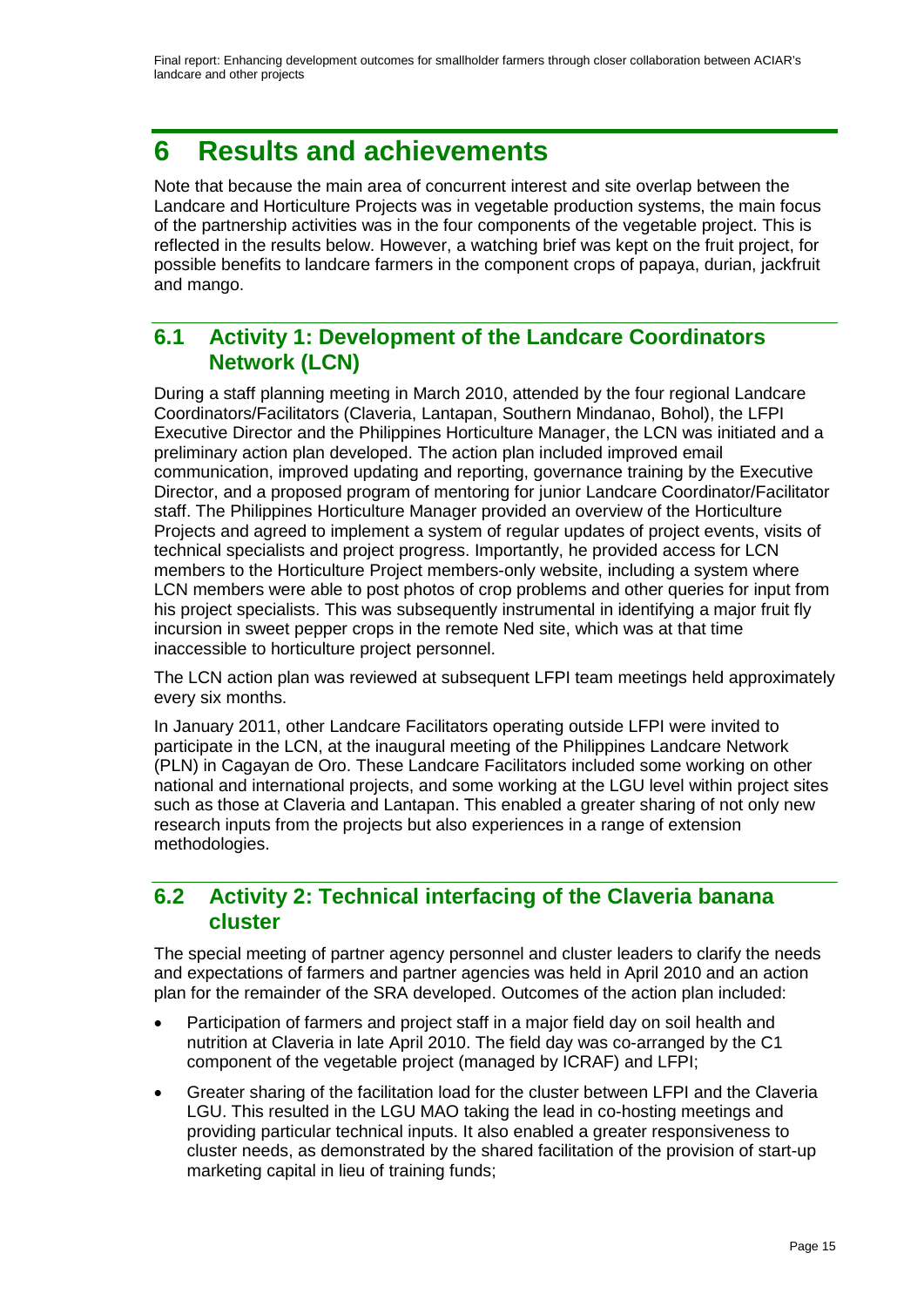• While there was little opportunity for collaboration with the C4 component of the vegetable project (managed by UP Mindanao), owing to priority being assigned to other sites, the project was instrumental in facilitating the provision of livelihood support for cluster members from the CRS Jollibee Project.

### <span id="page-15-0"></span>**6.3 Activity 3: Formation of the Lantapan Technical Coordinating Committee**

A special meeting of partner agency personnel, cluster leaders and other relevant stakeholders (such as LGU, Bukidnon Cooperative Bank, Department of Trade and Industry and Normin Veggies) to clarify the needs and expectations of farmers and partner agencies was held in April 2010, and a broad consensus on the value of a Technical Coordinating Committee developed. However, rather than formalise such a Committee, it was agreed to operate the entity in an informal sense, by better "farmer-centred" communication between stakeholders within the parameters of the existing partnerships. An action plan for the remainder of the SRA was subsequently developed. Outcomes of the action plan included:

- Participation of farmers, project staff and major technical stakeholders in a major field day on soil health and nutrition at Lantapan in late April 2010. The field day was coarranged by the C1 component of the vegetable project (managed by ICRAF) and LFPI;
- Increased collaboration with the C4 component of the vegetable project (managed by UP Mindanao), including the development of a Memorandum of Agreement (MOA) between the clusters, LFPI and UP Mindanao; provision by UP Mindanao to the clusters of material support in the form of plastic crates and weighing scales; facilitation of stakeholder support to the clusters including funding from the Lantapan LGU for rain shelter materials and seeds, and funding from MINCIADP for livelihood support activities; broadening of cluster activities to crops other than sweet pepper; and strengthening of cluster management processes including the establishment of a consolidation centre for the PAGLAMBU cluster and the development of a cooperative entity for the Kaatuan cluster;
- Development of a special technical study group involving LFPI, technical personnel from the C3 component of the vegetable project and LGU ATs, to improve the farmer uptake and impact of biofumigation technologies for bacterial wilt control in vegetables. The purpose of the study group was to better understand the technical aspects of biofumigation technologies with a view to simplifying and adapting biofumigation processes to facilitate greater adoption. This recognised the constraint on vegetable clusters of bacterial wilt in the production of existing crops (such as sweet pepper) or diversification into new crops (such as potato). It also recognised the fact that although many farmers are familiar with the technology, there was limited adoption. Farmer research conducted by LFPI demonstrated that the limited adoption was due to the high labour cost and the impracticability of biofumigant crops within the current vegetable crop rotation. Although Landcare Facilitators at each of the Lantapan and Ned sites received limited training towards the end of the project to improve their knowledge and confidence in applying and extending the technology to farmers, practical solutions to the main adoption constraints were not readily identified and widespread adoption of biofumigation appears at this point elusive;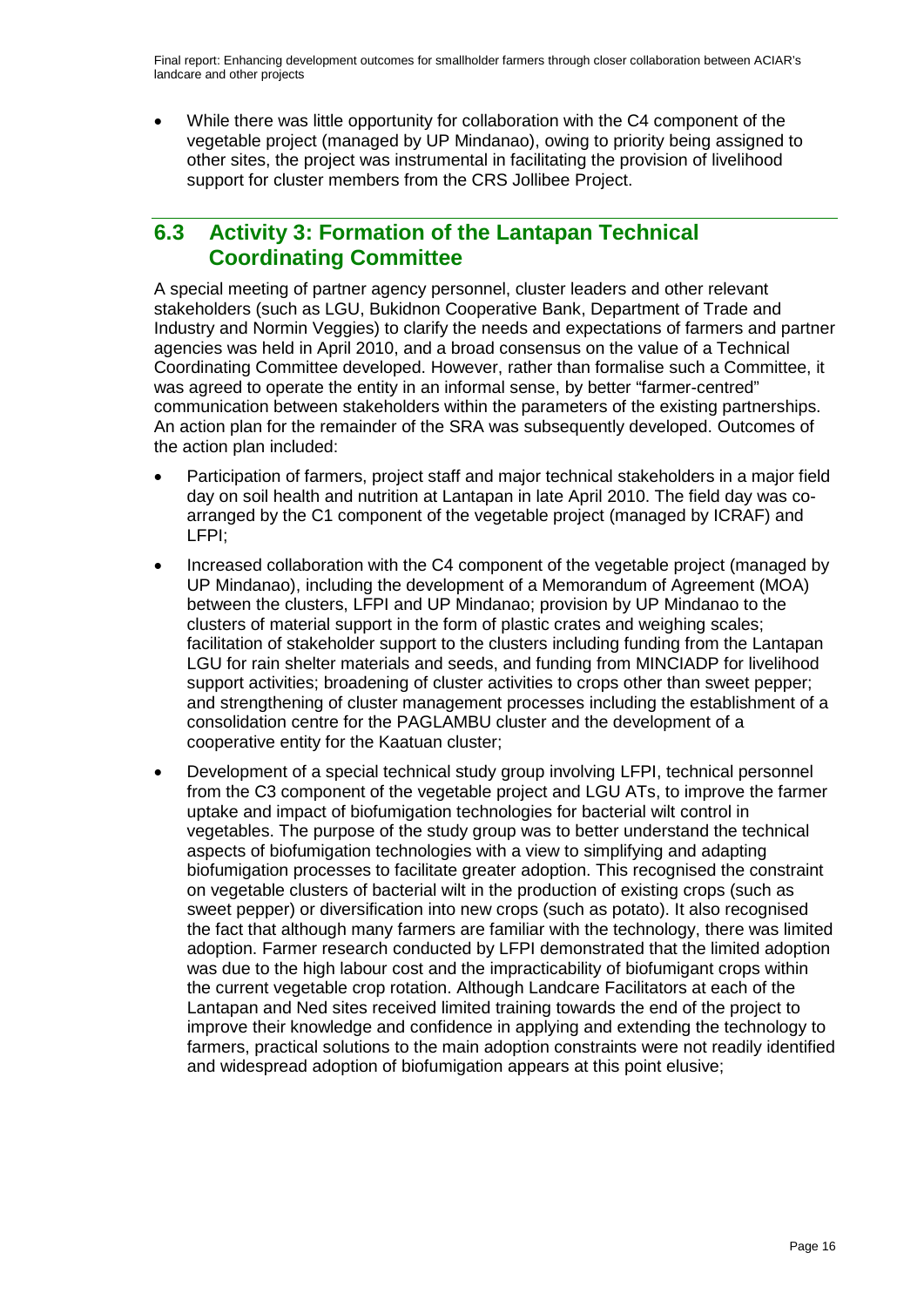• As a sequel to the biofumigation technical study group, in May 2011, Australian and Philippines researchers from the C3 component of the vegetable project collaborated with LFPI staff on conducting a survey of 25 vegetable growers in Lantapan and Ned to study vegetable cropping sequences and farmer management practices for bacterial wilt and other diseases. The survey was undertaken through group workshops involving training on IPM strategies. The results of the survey will be used to inform improved research and extension strategies in the next phase of the Horticulture Project.

#### <span id="page-16-0"></span>**6.4 Activities 4 and 6: Connection of the Lantapan and Ned vegetable clusters**

During the stakeholder meetings conducted in Lantapan and Ned to clarify the needs and expectations of farmers and partner agencies (Activity 3 above, and Activity 5 below), interest in a program of cross-visits for farmers and local technical support personnel from the two sites was canvassed. Both groups expressed interest in a two-way cross-visit between the Ned and Lantapan sweet pepper clusters. As a result, a program of crossvisits was planned for implementation in the May to August 2010 period. These included:

- Cross visit of landcare farmers, cluster members and local support personnel from Southern Mindanao (Ned, Kablon, Kapatagan, Koronadal) to Lantapan to study sweet pepper production and vegetable protected cropping systems of Lantapan cluster members and the vegetable research program at NOMIARC. The tour group consisted of farmers, Landcare Facilitators, LGU staff and regional staff from UP-Mindanao under the C4 component of the vegetable project.
- Cross-visit of landcare farmers and cluster members from Ned and Kablon to Leyte to study protected cropping systems for vegetables under the C2 component of the vegetable project. The purpose was to study the farmer experiences of protected cropping for improving production, particularly in reducing pest and disease problems and rain damage, as well as extending production in the off season (wet season) to support a wider and more reliable supply chain. Costs of the cross-visit were shared between the Landcare Project and the C2 component of the vegetable project. As a result of the visit, several rain shelter experiments were conducted by Ned and Kablon farmers, and adaptations are ongoing;
- Cross visit of landcare farmers, cluster members and LGU support personnel from Lantapan to Claveria to study rubber-based agroforestry systems and their application within the vegetable production system.
- The proposed reciprocal cross visit of Lantapan farmers and associated personnel to Ned to study the Ned sweet pepper production system did not proceed due to security concerns and consequent higher costs.

An interesting outcome of the cross visit of Southern Mindanao personnel to Leyte was the reciprocal exposure of Leyte farmers to the experiences of agro-enterprise and cluster marketing. As a result, the two farmer groups agreed to set up a farmer to farmer network for future interchange on these topics, with potentially a future cross visit of Leyte farmers to Southern Mindanao to study cluster marketing and the way in which the landcare vegetable clusters are structured. This is designed to build the capacity of the Leyte farmers to develop a more market-oriented farming system. It is a good example of collaboration providing reciprocal benefits to farmers associated with both projects.

#### <span id="page-16-1"></span>**6.5 Activity 5: Clarification of needs of the Ned vegetable cluster**

The special meeting of local landcare stakeholders, to clarify the needs and expectations of farmers and partner agencies, was held in March 2010 and an action plan for the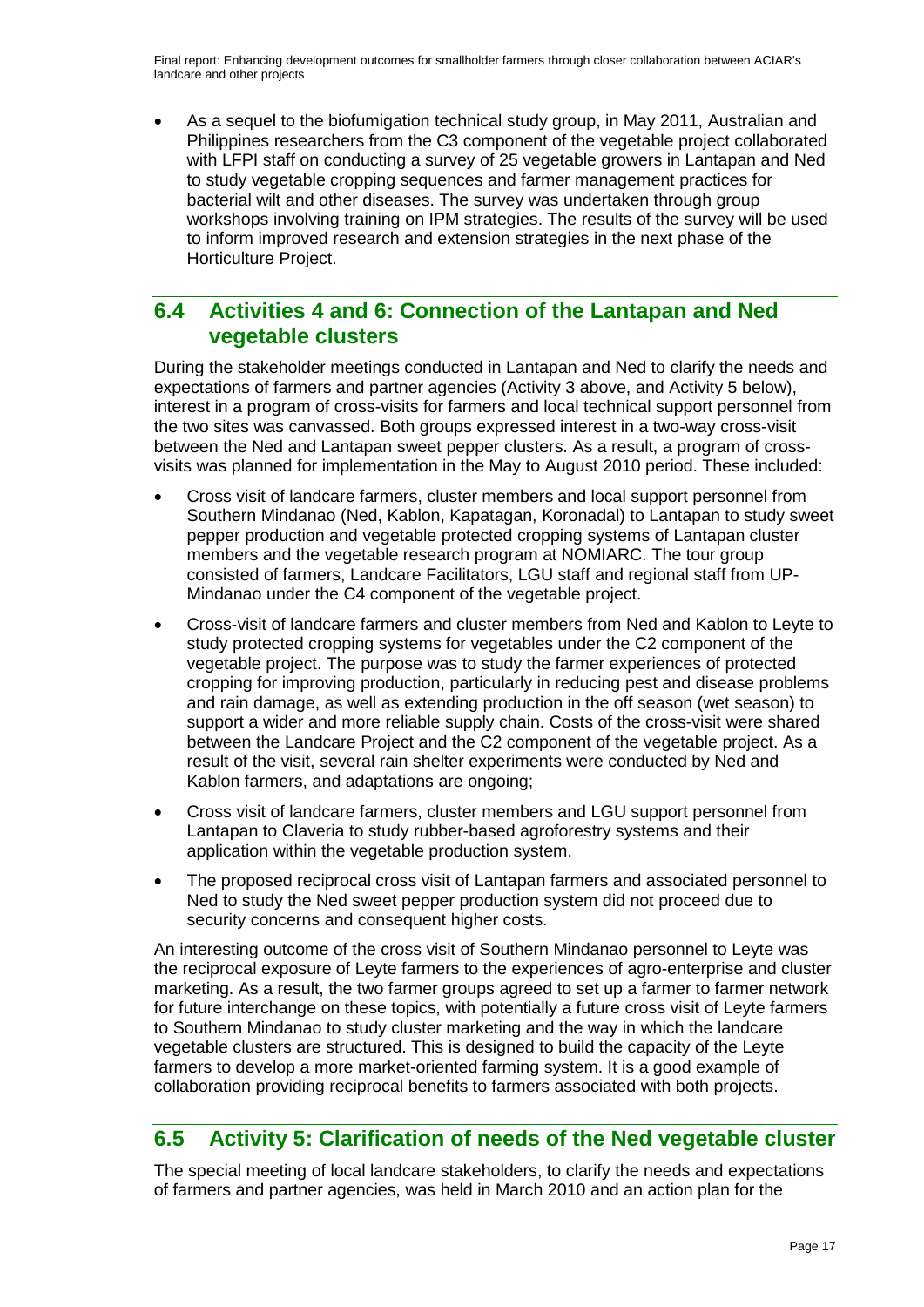remainder of the SRA developed. The meeting included the three levels of the LGU (barangay, municipal and provincial), Ned Land Care Association (NLCA), NLCA cluster leaders, and key personnel from the C3 and C4 Components of the vegetable project. Outcomes of the action plan included:

- Interest in a cross visit to Lantapan to study sweet pepper production systems of the Lantapan vegetable clusters, including protected cropping systems. See the report on this under 7.4 above;
- Subsequent interest in a cross visit to Leyte to study protected cropping systems of the C2 component of the vegetable project. See the report on this under 7.4 above;
- Improved collaboration between LFPI and the C4 component of the vegetable project (specifically UP-Mindanao researchers and technical staff) in further refining the marketing program and structure of the Ned vegetable cluster, particularly in relation to quality management, consolidation centres, market outlets and material inputs. In addition, LFPI and UP-Mindanao expanded the cluster marketing model to new sites for indigenous peoples (IPs) in South Cotabato, such as Kablon and Tupi;
- The Ned Landcare Facilitator was also involved in the special technical study group on biofumigation involving LFPI, technical personnel from the C3 component of the vegetable project and LGU ATs, reported under 7.3 above. He was also involved in the survey of 25 Mindanao vegetable growers to study vegetable cropping sequences and farmer management practices for bacterial wilt and other diseases – also reported under 7.3 above.
- As a sequel to the above activities related to bacterial wilt, the Australian research team from the C3 component of the vegetable project identified aeroponic culture as a potential innovation for the production of potato seed free from bacterial-wilt and other diseases. As a result, the Ned Landcare Facilitator, Felipe Turnos, joined a study tour of aeroponic research establishments in Vietnam led by Australian researchers Mike Hughes and Peter Treverrow, and also involving Carmelito Lapoot of NOMIARC. The inclusion of Felipe Turnos in the study tour was to cement strong field and grower linkages into any subsequent potential trial of aeroponic culture in the Philippines. The study tour demonstrated that the technique has significant potential for the Philippines, and further development is proposed in the next phase of the Horticulture Project.

#### <span id="page-17-0"></span>**6.6 Activity 7: Clarification of needs of the PILAR DAM Program in Pilar, Bohol.**

The special meeting of local landcare stakeholders, to clarify the needs and expectations of farmers and partner agencies in the PILAR DAM Program, was held in April 2010 and an action plan for the remainder of the SRA developed. The meeting included representatives from LFPI, the Pilar LGU, the Provincial Agriculture Office (PAO), Bohol Environment Management Office (BEMO) and staff from ICRAF and BSWM, as implementers of the ACIAR watershed project. Outcomes of the action plan included:

• Closer collaboration between LFPI and ICRAF/BSWM personnel of the ACIAR watershed project on cross-visits and joint training exercises for farmer groups. Key outputs were that landcare farmers were able to participate in cross-visits to interesting enterprises in watershed project sites, as well as access a season-long training program on high value vegetable production from the private company East-West Seeds. A key component of the training package was provision of a production loan fund to help farmers adopt the improved production practices. However, activity was curtailed towards the end of 2010, as a result of the conclusion of the watershed project;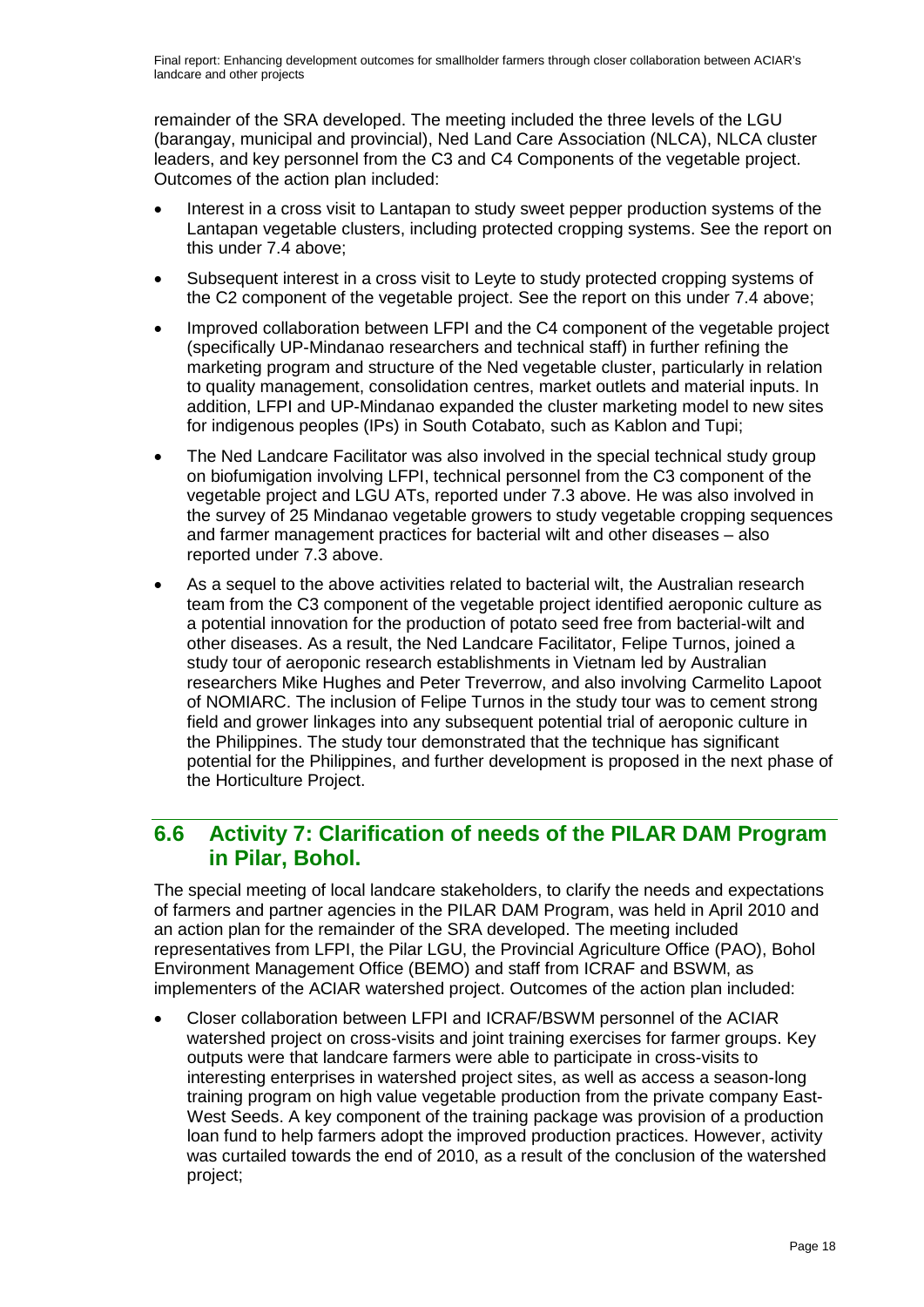• Cross site visits in May 2010 and April 2011 to Leyte to study protected cropping systems developed under the C2 component of the vegetable project. In the 2011 trip, a Pilar group joined the group from Southern Mindanao, facilitating useful farmerto-farmer interaction and learning.

#### <span id="page-18-0"></span>**6.7 Activities 8 and 9: Clarification of needs of farmer clusters in Masonoy and Baryong Daan, San Isidro, Bohol**

The special meeting of local landcare stakeholders, to clarify the needs and expectations of farmers and partner agencies, was held in May 2010 and an action plan for the remainder of the SRA developed. The meeting included representatives from LFPI, barangay and municipal LGU officials from San Isidro, the MPDC and MAO from Pilar, Bohol Environment Management Office (BEMO), cluster leaders from Masonoy and Baryong Daan and staff from ICRAF and BSWM, as implementers of the watershed project. Outcomes of the action plan included:

- Closer collaboration between LFPI and ICRAF/BSWM personnel of the watershed project on cross-visits and joint training exercises for farmer groups. Key outputs were that landcare farmers were able to participate in cross-visits to interesting enterprises in watershed project sites, as well as access a season-long training program on high value vegetable production from the private company East-West Seeds. A key component of the training package was provision of a production loan fund to help farmers adopt the improved production practices. However, activity was curtailed towards the end of 2010, as a result of the conclusion of the watershed project;
- A cross site visit in May 2010 to Leyte to study protected cropping systems developed under the C2 component of the vegetable project;
- Establishment of linkages between the San Isidro clusters (Baryong Daan copra and Masonoy banana) and the Claveria banana cluster. These involved co-facilitation between the two regional Landcare Facilitators and cross visits of relevant personnel to support joint sharing of experiences. While support from the C4 component of the vegetable project was negotiated, little input was possible during the relatively short duration of the project owing to the priority assigned to other sites.

#### <span id="page-18-1"></span>**6.8 Activity 10: Review of programs in existing landcare scalingup sites**

At the project planning meeting at the start of the project, it was resolved to focus the effort under this activity on the indigenous peoples (IP) sites in Kablon and Tupi (South Cotabato). This recognised the fact that the issues in Kapatagan, involving complex relationships across many organisations related to farming activities in protected areas, were beyond the scope of the project within the short 18-month timeframe.

Meetings of local landcare stakeholders were held in both communities to clarify the needs and expectations of farmers and partner agencies. The meetings involved LFPI, IP and farmer leaders, LGU officials, and personnel from UP Mindanao under the C4 component of the vegetable project. The meetings agreed to focus activities for the SRA on cross-visits and interaction with C4 component personnel. At the same time, it was agreed that the project offered significant potential as a template for the provision and coordination of landcare and other technical support to similar scaling up sites in IP and conflict areas. Key outcomes included:

- Through the inputs of LFPI and C4 component personnel from UP-Mindanao, the cluster marketing model was expanded to the Kablon and Tupi sites;
- Involvement of farmers from Kablon in the Southern Mindanao cross-visit to Leyte to study protected cropping systems under the C2 component of the vegetable project;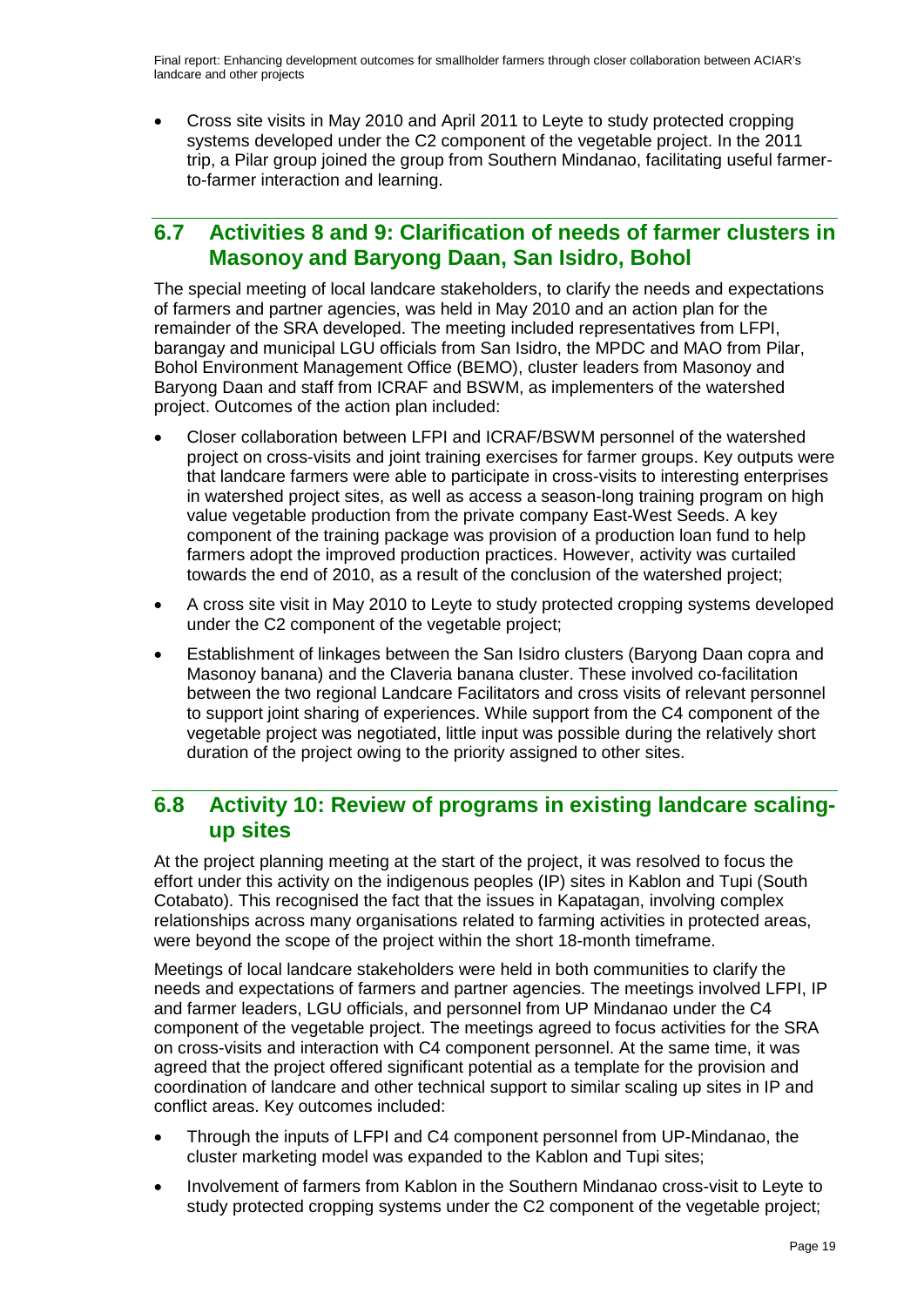• As a result of the above, the new market clusters in the two sites showed significant innovation in developing new products and consolidating new market outlets. A good example was the integration of bamboo into vegetable agroforestry systems for the production of bamboo barbecue sticks to meet a particular market niche.

#### <span id="page-19-0"></span>**6.9 Activity 11: Development of networking program between LFPI and the Philippines Horticulture Manager**

At the February project planning meeting, proposed methods of networking were canvassed and incorporated into an action plan. The action plan resolved to:

- Develop a regular email exchange between the two parties:
- The Philippines Horticulture Manager to promote the benefits of collaboration to horticulture project personnel through an article in the project newsletter;
- LFPI staff to be given access to the horticulture project Web2 website and regularly interact with the information on the site, including posting problems on pests and diseases that require identification or management advice;
- The Philippines Horticulture Manager to identify appropriate sources of expertise for landcare sites amongst horticulture project personnel; and
- LFPI staff to participate in the horticulture projects annual reviews, particularly the mid-term review of the projects in August 2010.

As a result, the following outcomes are worthy of note:

- LFPI was able to use the horticulture project's technical network to assist Landcare Facilitators with various technical queries. For example, a serious insect problem with sweet pepper in the remote location of Ned was diagnosed through pictures posted via email to the technical network, and appropriate treatments for trial were subsequently recommended by various pest management experts.
- LFPI was exposed to a range of new technical innovations of benefit to landcare members through the interface with visiting Australian vegetable researchers. Significant amongst these were Chris Dorahy from Component C1, Gordon Rogers from Component C2, Nandita Pathania, Peter Treverrow and Mike Hughes from Component C3 and Fay Rola-Rubzen from Component C4.
- LFPI was able to access valuable training opportunities through the interface with the horticulture project, for example the training in Web2 technologies provided in November 2010. This was instrumental in LFPI reviewing and revising its own web presence.
- Through exposure to the innovative video approach used by the C2 Component of the vegetable project to more effectively profile its outcomes on protected cropping in Leyte, LFPI was inspired to proceed towards a more video-orientated promotion of landcare. To this end, a program was developed by LFPI to produce a pilot landcare video, using the video production expertise from the Leyte experience.
- The Philippines Horticulture Manager was able to facilitate important linkages between LFPI and potential partners of strategic importance to the future financial integrity and resilience of LFPI. These included the large international NGO, ACDI/VOCA (see below); local Mindanao-based staff of the International Finance Corporation, to whom LFPI was facilitated to make a presentation; and an AusAID peace building investigation team, for future discussions on the potential for landcare in reducing tensions in conflict communities.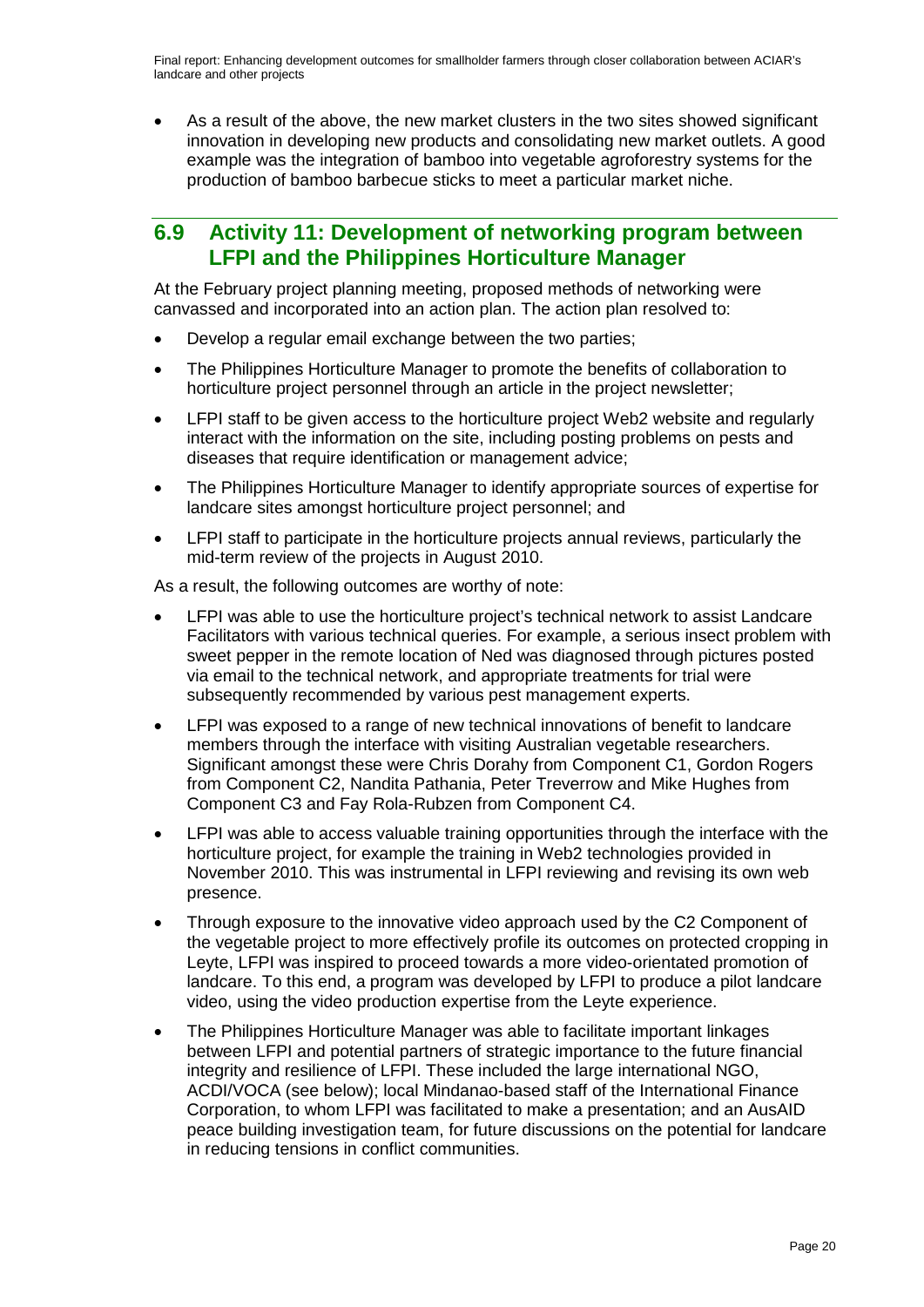- The linkage facilitated with the large international NGO, ACDI/VOCA, was instrumental in LFPI securing a role as one of four major Philippines national implementing partners in the multi-million dollar CoCoPAL Project. This allowed LFPI to test the landcare concept in a different social, political and institutional setting in Western Mindanao. As a result of this involvement, LFPI was assigned the largest target area covering three provinces and 8000 farmers, with the deployment of 24 staff. LFPI was subsequently recognised for its high level of contact with partner agencies and received the Recipient Agreement Award based on the USDA assessment tool of technical and financial proficiency.
- LFPI was able to support the horticulture project in strategising extension processes. This commenced at the mid-term review workshop of the project in Leyte in August 2010 where a range of extension ideas and innovations were shared amongst workshop participants. The concept of an extension workshop to assist horticulture project personnel with their extension delivery was proposed and extension advice services of LFPI offered to Philippines partners. As a result, a small steering group consisting of leaders of the landcare and horticulture projects facilitated extension linkages where appropriate, and delivered an innovative Q&A extension sharing workshop at the horticulture project's annual review workshop in Bohol in July 2011. A report on this activity is listed under References. LFPI staff also assisted individual Component groups of the vegetable project in their extension planning, as well as providing an innovative team-building social program.
- The collaboration between LFPI and the Philippines Horticulture Manager and horticulture project identified the important role that LFPI could play in any potential future stages of the horticulture project, particularly in relation to engagement with farmer clients, clarification of research needs, planning of research inputs, and extension of research results. As a result, LFPI became involved in review and planning workshops for the next phase of the horticulture project, with a view to the organisation being involved as a potential formal partner.

#### <span id="page-20-0"></span>**6.10 Activity 12: Business assessment of technical support roles for ACIAR projects**

Although the potential for LFPI to be involved in providing technical services on a commercial basis in areas such as potato seed certification, breeding and selling of beneficial insects, and soil testing/fertiliser recommendation services was considered, the activity was not progressed because of capacity limitations stemming from LFPI's involvement in the large ACDI-VOCA CoCoPAL Project.

#### <span id="page-20-1"></span>**6.11 Activity 13: Development of networking program between LFPI and ACIAR soil and water resources project**

Note that outcomes from this activity are reported under 7.6 and 7.7 above.

#### <span id="page-20-2"></span>**6.12 Activity 14: Evaluation of collaborative partnerships**

During the February 2010 planning workshop, performance criteria were discussed and noted. It was agreed that evaluation of the partnership would be undertaken at two points during the project – August 2010 and July 2011 – coinciding with attendance at the horticulture project's annual review workshops. These reviews would also coincide with visits to the Philippines of the Australian Project Leader.

The performance criteria were:

Improvement in coordination of the LCN in servicing landcare sites;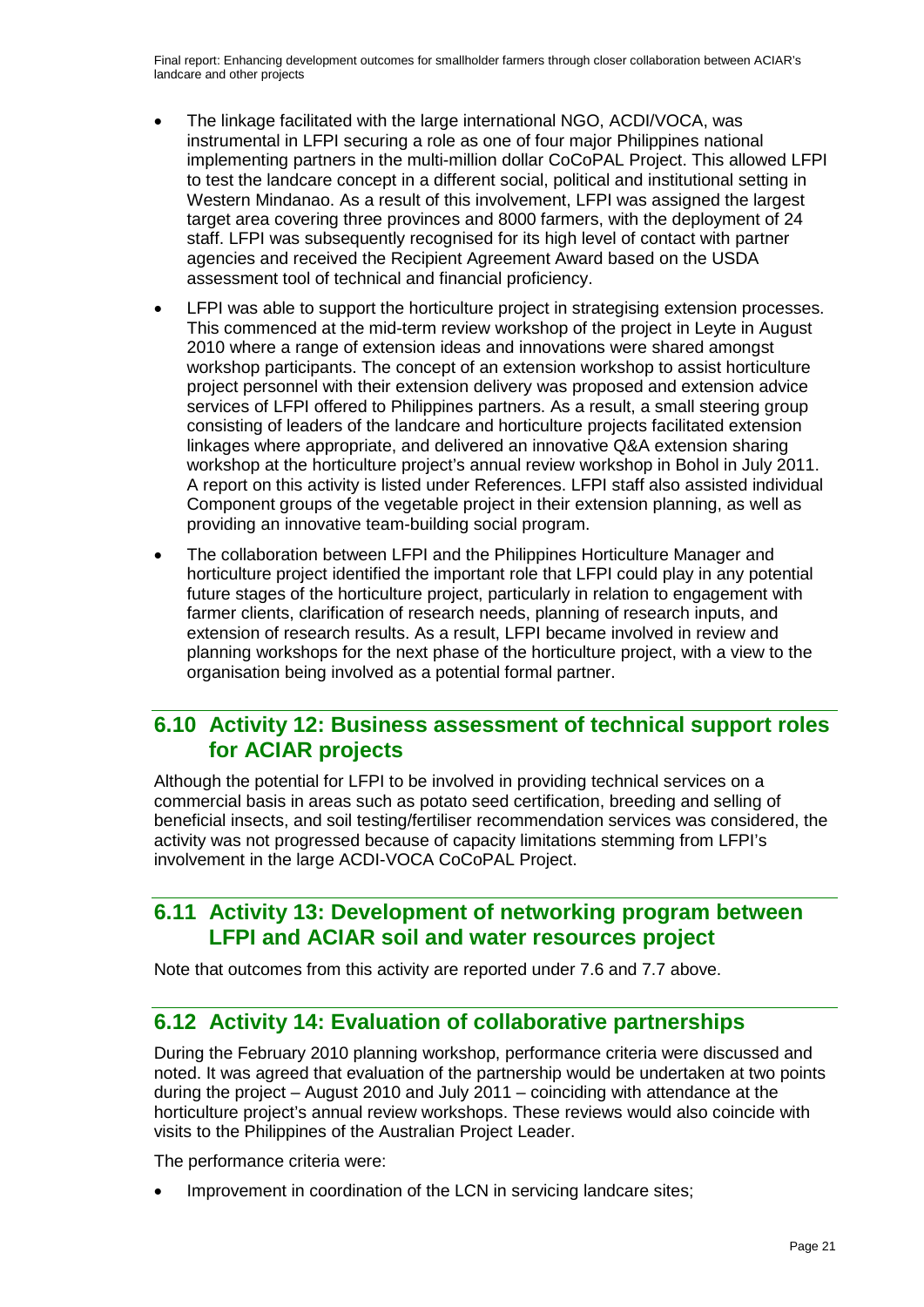- Improvement in technical knowledge of Landcare Coordinators in servicing landcare sites;
- Improvement in economic outcomes for landcare farmers/cluster members as a result of the collaboration;
- Improvement in social and institutional outcomes for landcare farmers/cluster members as a result of the collaboration;
- Level of collaboration achieved between the Landcare and Horticulture Projects, and the impact of that collaboration;
- Improvement in the institutional development and resilience of LFPI as a lead agency for landcare.

Outcomes and impacts are reported under Impacts (Section 8) and Conclusions and Recommendations (Section 9).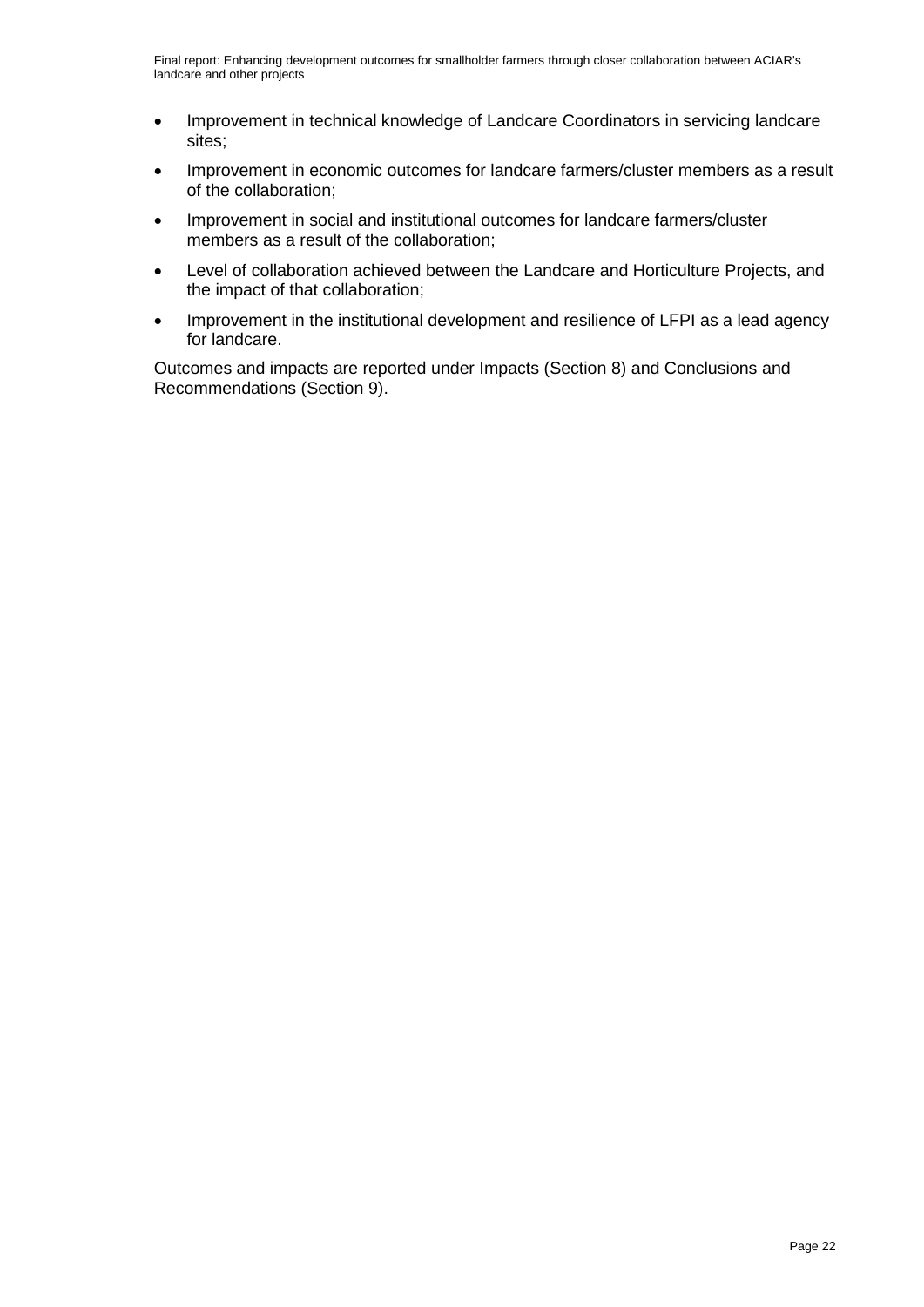# <span id="page-22-0"></span>**7 Impacts**

## <span id="page-22-1"></span>**7.1 Scientific impacts**

From a landcare perspective, there were two significant scientific impacts:

- The potential for aeroponics as a means of producing potato seed free from bacterial wilt and other seed-borne pests and diseases was established. While the technique still requires scientific validation, field testing and commercial production feasibility testing within the Philippines context, it holds significant potential for addressing arguably the most significant constraint to the production of solonaceous crops in the Philippines.
- The biofumigation study group showed a clear need for the ongoing development of practical solutions to the main adoption constraints, particularly for smaller-scale farmers. While there is no doubt that the technique is scientifically sound and effective, and indeed adoptable by larger more mechanised farmers, there appears to be still a significant gap in the adoption potential for smaller, less mechanised farmers.

## <span id="page-22-2"></span>**7.2 Capacity impacts**

At the farmer and local institution level, the stakeholder meetings were very effective in better clarifying needs for capacity improvement, and importantly the most effective ways of coordinating and delivering these improvements from across the collaborative partner network. This was shown in the coordination of inputs and services for both the landcarevegetable project interactions and the landcare-watershed project interactions. Of particular note was the improved level of engagement of LGU staff and the increased level of interest shown by farmers and local technical support personnel in cross-visits to areas of new technical and institutional interest.

As a result, there was significant continued improvement in farmer knowledge, capacity and evolution of the market clusters. This was obvious in the greater sophistication of their operations and greater self-sufficiency, exemplified by the development of consolidation centres and quality systems; use of micro-financing; and the registration of the Katuaan cluster in Lantapan as a cooperative. The rapid development of new clusters in the scaling-up sites was also impressive, with the development of the training and development template a useful tool to impact on the capacity of involved farmers and local support personnel at these new sites.

At the LFPI level, collaboration with the Philippines Horticulture Manager was instrumental in significantly assisting in the development of its organisational capacity and resilience. This was exemplified in the subsequent role that LFPI achieved in the large CoCoPAL Project; the linkages established with potential new business partners; improved access to technical information and support such as diagnostic services and training; and higher profiling of its community engagement and extension capacity to potential new project partners. Partly from the collaboration and partly from LFPI's own internal capacitybuilding, the LCN was also noticeably better coordinated and effective in delivering landcare facilitation services to its four regional sites.

At the horticulture project level, the capacity impacts from the collaboration with LFPI were limited in scope, but hold significant potential. Examples include the potential development of capacity in cluster marketing for the Leyte protected cropping farmers, using the landcare clusters in Lantapan and Ned as mentors; the development of better understanding of the bacterial wilt management issues at the farmer level for researchers; and the development of better extension capacity for project personnel through potential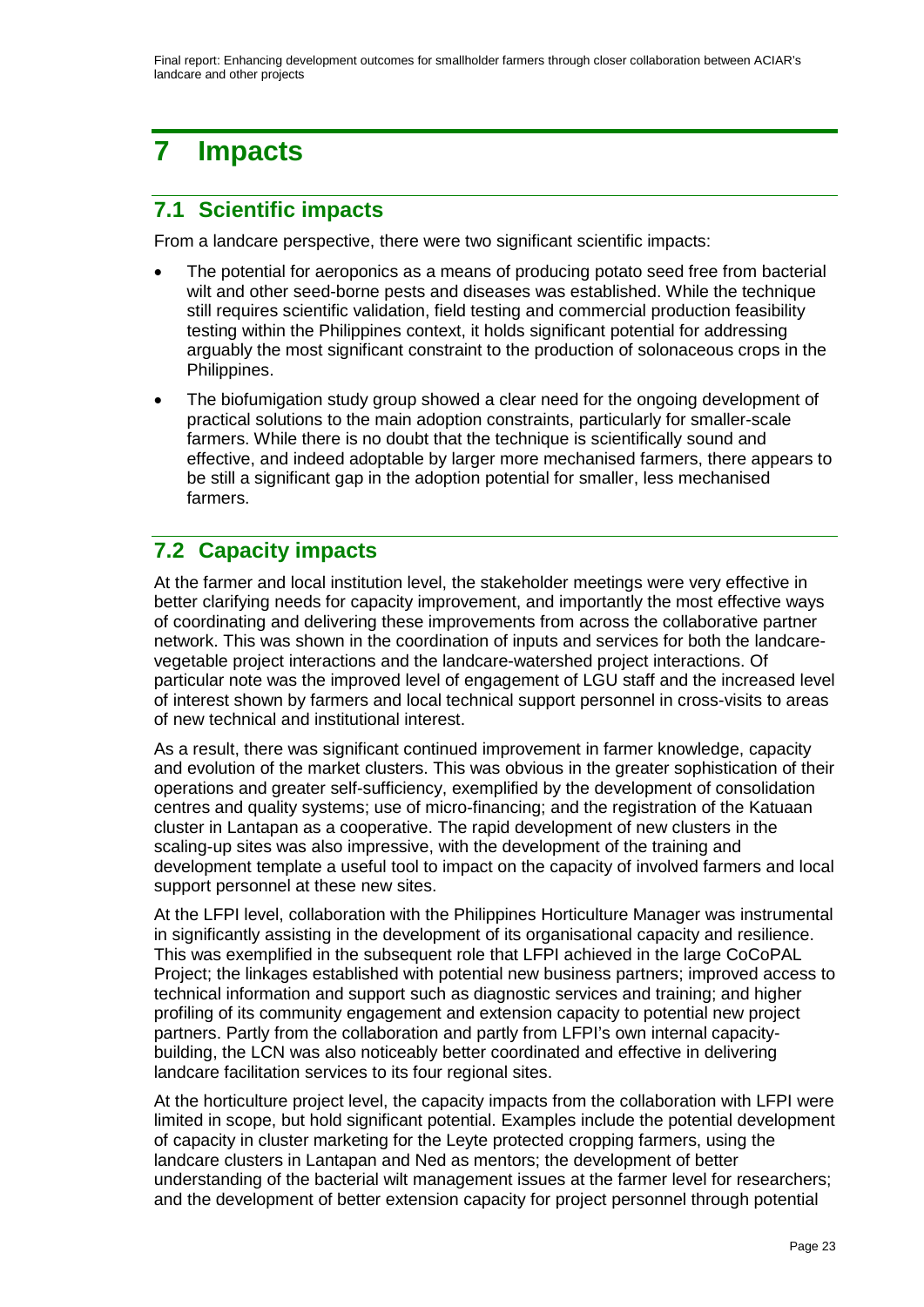group training programs using shared expertise from LFPI and horticulture project personnel.

## <span id="page-23-0"></span>**7.3 Community impacts**

From an economic perspective, farmers reported improved economic performance as a result of the project, although this was not formally measured and based anecdotally on responses during project activities. The improved performance was predominantly from the incremental improvement in cluster processes such as better consolidation and quality management, enabling better connection with marketers and market needs. The role of the cross-visits in exposing farmers and support personnel to new ideas from other clusters was rated very highly by all farmer groups. The provision of material inputs such as rain shelters, plastic crates and weighing scales was also identified as contributing to the positive economic impact.

The most significant social impact of the project was the impact on the development of bridging social capital, linking the farmers with other farmers, communities, personnel and agencies normally beyond their reach. All farmer groups were extremely positive in their regard for the value of the cross-visits, emphasising that the impact of cross-visits on their potential livelihoods (both economic and social) is greater than any other process of learning or exposure to new ideas and technologies. Their response confirms the value of direct farmer-to-farmer interaction and the inspiration this provides over the more normal "third-party" extension processes.

## <span id="page-23-1"></span>**7.4 Communication and dissemination activities**

Communication and dissemination activities were primarily directed to keeping the stakeholder groups at each site informed on progress, and developing the processes of communication between LFPI staff and the Philippines Horticulture Manager/vegetable project staff. These were reported in more detail in Section 7.

Information on the project was displayed on both the LFPI and horticulture project web sites.

A major communication activity was the special extension Q&A workshop held during the horticulture project annual review workshop in Bohol in July 2011. This was reported under Section 7.8, and involved a panel of five extension specialists answering questions about extension processes from both a compere/moderator and the workshop audience. Questions could be asked both verbally in person or texted in anonymously by cell phone to a Q&A hotline. Comments could also be texted in anonymously to the hotline. The whole session was televised onto large-screen monitors for the benefit of the audience so that they could see not only close-ups of the panel, but also the questions and comments being texted in. A major report on the workshop is listed under References.

Other publications produced by the landcare project as part of the collaboration are listed under References.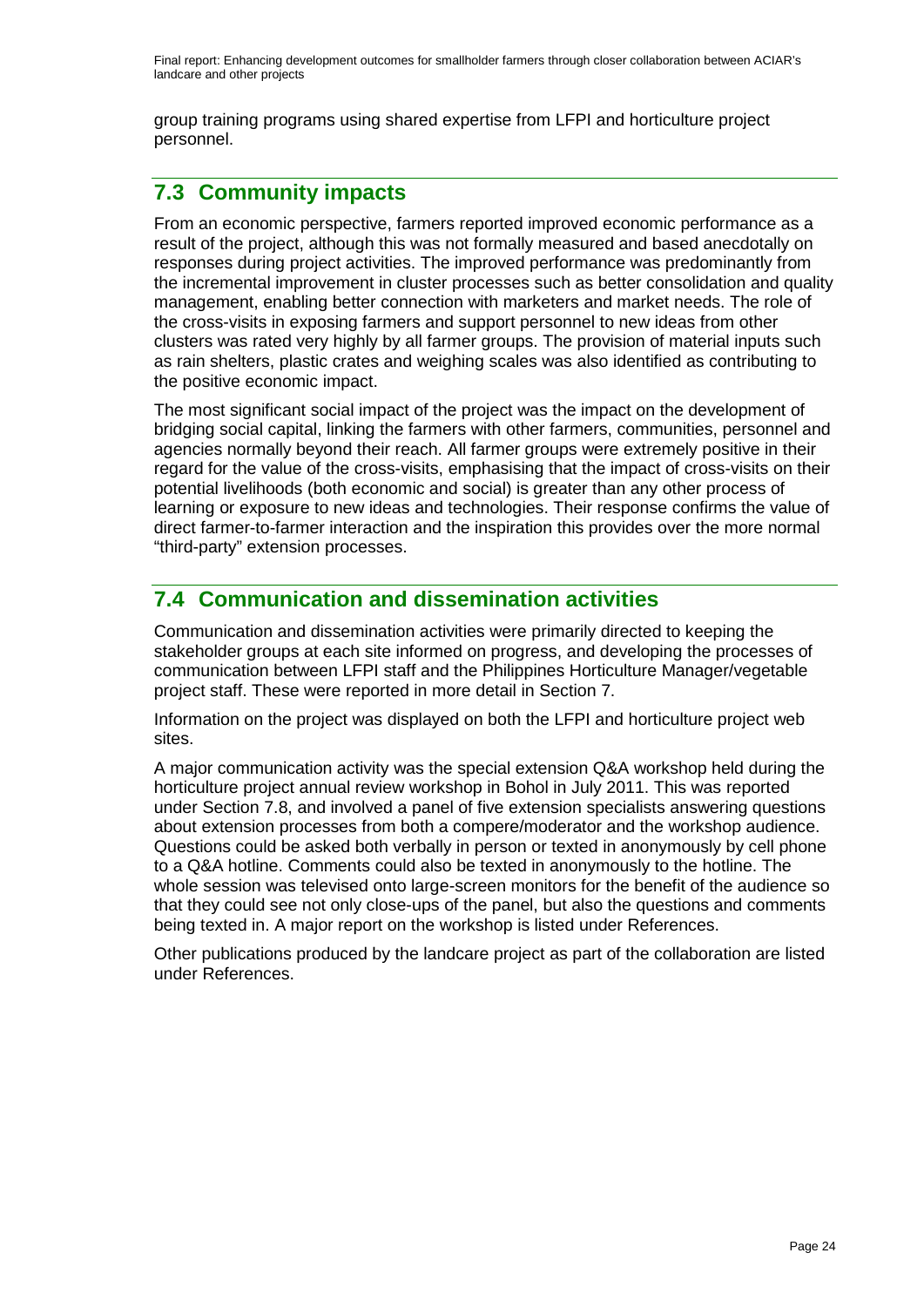# <span id="page-24-0"></span>**8 Conclusions and recommendations**

## <span id="page-24-1"></span>**8.1 Conclusions**

There was no doubt that the collaboration between the landcare project and both the horticulture project and watershed projects was successful in achieving the objective of improving the livelihoods of landcare farmers at the landcare sites. While the improvement in the economic dimension of livelihoods may not have been great in magnitude across the 18-month period of the project, it was significant in its potential to offer greater future benefits through the investment in capacity in technologies such as protected cropping, improved soil health, better pest and disease management and improved cluster marketing performance. Anecdotal data from farmer responses confirms this potential. Of importance is the fact that the market cluster model continued to confirm its potential as an effective model for livelihood development, both in its continuing success at existing sites, and its initial success at new scaling-up sites.

Of particular note is the significant improvement in the social capital dimension of livelihoods through the cross-visits that farmers were able to make to other sites where they were exposed to new ideas and new technologies. Important in this is not only the interaction with technical personnel, but the interaction with other farmers, which was perceived by participating farmers as one of the most significant benefits. The fact that this bridging social capital has facilitated an ongoing two-way exchange between Leyte farmers and Ned/Lantapan farmers for mutual learning on relevant technologies, is a significant project outcome. Improved social and institutional capacity was also obvious in the more proactive role of LGU and other local personnel in participating in project activities.

From an institutional point of view, the collaboration with the horticulture project, and particularly with the Philippines Horticulture Manager, led to significant improvement in its institutional resilience. Not only were its staff able to better coordinate its services to its clients (as indicated through the LCN), and improve its technical capacity to service clients (as indicated through its ability to diagnose pest problems), but also it was able to forge new partnerships at a national level which have significantly improved its profile and reputation (as indicated through its role in the ACDI/VOCA CoCoPAL Project). This improved profile and reputation means that it has also positioned itself to play a key potential role in providing paid services to future ACIAR projects in the areas of community engagement, research planning and extension delivery. LFPI has also positioned itself to play a key role in any development of aeroponic systems for the production of disease-free potato seed by acting as a facilitator of farmer and industry consultation, field testing and commercial development.

From a scientific perspective, the project demonstrated a clear need for ongoing development of farmer-friendly adaptations of the biofumigation technologies to address the relatively low rate of adoption amongst smaller-scale farmers.

At the Horticulture Project level, the project demonstrated the potential for improving extension capacity through a more planned and transparent process of group training using the shared expertise of LFPI and horticulture project personnel.

#### <span id="page-24-2"></span>**8.2 Recommendations**

Three recommendations are made:

1. That consideration be given to continuing the work on aeroponics and the development of farmer-friendly adaptations of the biofumigation technologies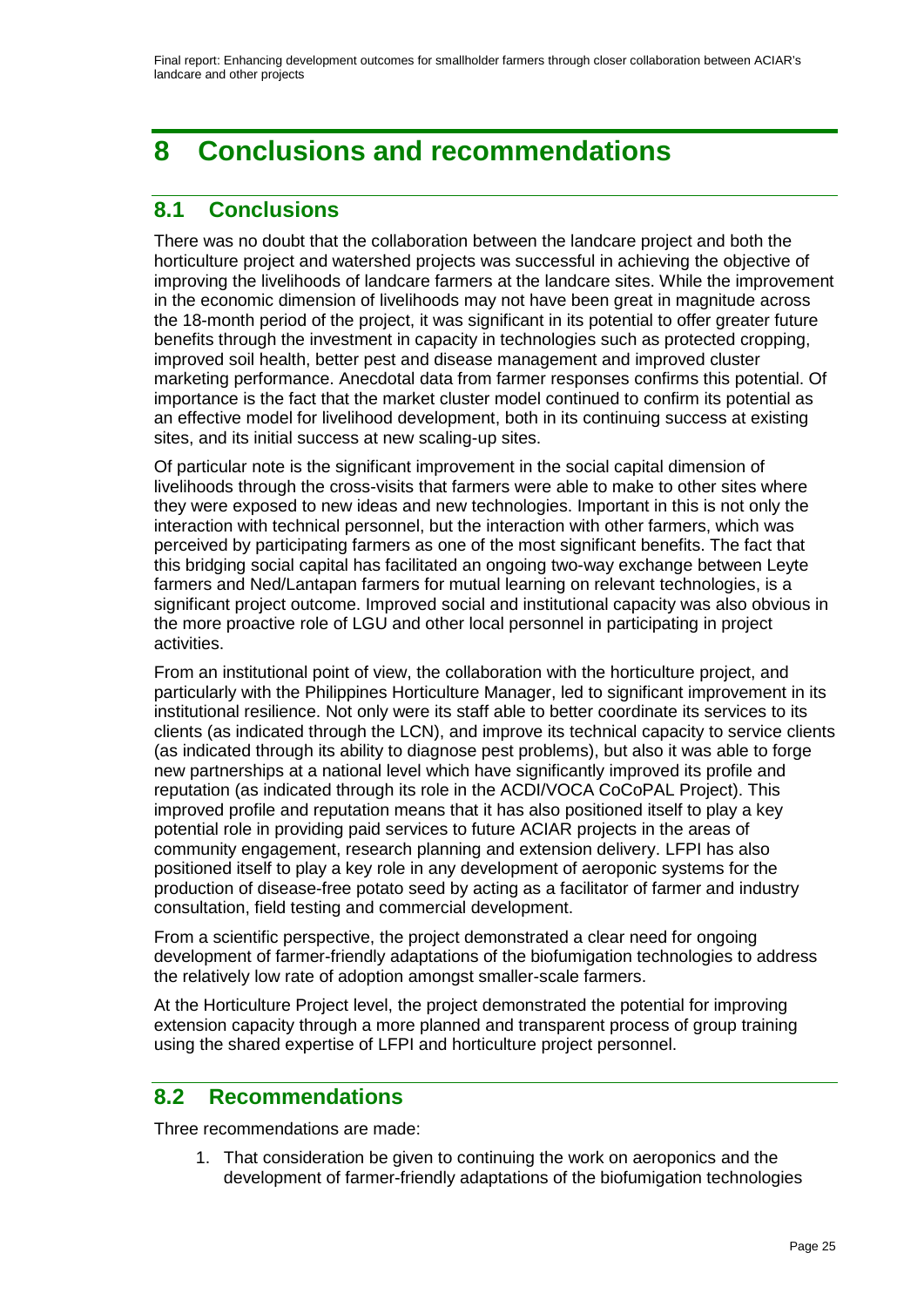during the next phase of the horticulture project. The case for this has been articulated elsewhere in this report.

- 2. That ACIAR considers continued low-level support for the institutional development of LFPI as the lead agency for landcare development. Although LFPI appears now to be a more resilient organisation, it is considered that continued mentoring from Australia will be beneficial in consolidating its position as a quality provider of services to future ACIAR projects in the region. Any ongoing ACIAR support would complement a recently-approved trial of a landcare mentoring program funded by the Crawford Fund, which will allow five LFPI staff to undertake a week-long mentoring visit to Queensland in early to mid 2012.
- 3. That LFPI be considered as a funded partner in the next phase of the horticulture project, and in other relevant ACIAR projects, to provide research and extension skills in the fields of community engagement, research consultation, research planning and extension delivery. As LFPI has demonstrated sound research skills in both the landcare and CoCoPAL Projects, it offers the potential to research more appropriate extension methodologies for research projects. As it grows its landcare footprint across the southern Philippines, its knowledge of farmer needs, local institutional partners and appropriate processes for extension delivery will become more and more valuable to new projects.